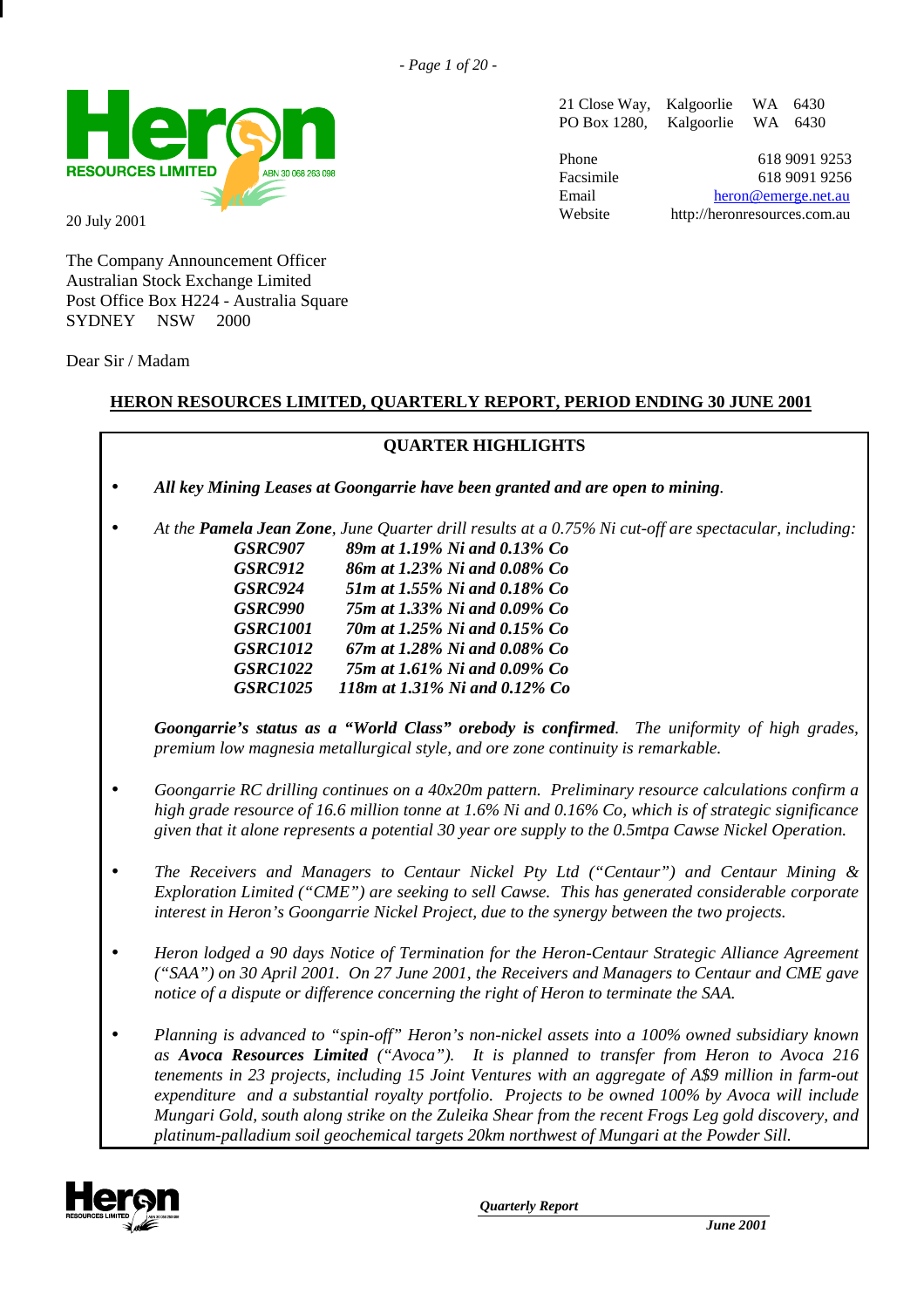#### **1. SUMMARY**

#### **Ore Supply Studies**

• As at 30 June 2001, Heron's total undiluted Inferred and Indicated Mineral Resource at a **0.5% Ni cut-off is 406 million tonne at 0.8% Ni and 0.06% Co**. Significant additional geological resource potential exists on Heron tenements awaiting grant.

The total undiluted Inferred and Indicated Mineral Resource at a **0.75% Ni cut-off is 180 million tonne at 1.05% Ni and 0.08% Co.**

- **Work by Heron is focussed on advancing Heron's future ore supply to local PAL nickel laterite plants (including Cawse)**:
	- Reverse Circulation ("RC") drilling for the Quarter amounted to 137 holes drilled at the Goongarrie South Prospect for an advance of 9,045m. Holes averaged 66m deep, reflecting the deeper weathering profile within the Pamela Jean Zone. Heron's total RC drilling since 1998 for the Goongarrie, Ghost Rocks and Kalpini Projects is now 92,746m.
	- For mining purposes, Heron is now aiming for a head grade exceeding 1.5% Ni, which requires a 1.25% Ni cut-off grade. The Goongarrie South 1.25% Ni cut-off resources listed by ore category are:

| <b>Table 1</b><br><b>GOONGARRIE NICKEL PROJECT</b><br>MINERAL RESOURCE INVENTORY BY CATEGORY, 1.25% Ni CUTOFF |                                                                                         |      |      |      |     |     |  |
|---------------------------------------------------------------------------------------------------------------|-----------------------------------------------------------------------------------------|------|------|------|-----|-----|--|
| Category                                                                                                      | $%$ Ni4Co<br>$%$ Ni<br><b>Million Tonne</b><br>$%$ Co<br><b>SG</b><br><b>Proportion</b> |      |      |      |     |     |  |
| Inferred                                                                                                      | 4.7                                                                                     | 1.61 | 0.13 | 2.11 |     | 27% |  |
| Indicated                                                                                                     | 8.7                                                                                     | 1.54 | 0.18 | 2.25 | 1.4 | 54% |  |
| Measured                                                                                                      | 3.2                                                                                     | 1.53 | 0.16 | 2.15 | 1.4 | 19% |  |
| <b>Total</b>                                                                                                  | 16.6                                                                                    | 1.56 | 0.16 | 2.19 |     |     |  |

#### **Non-nickel Joint Ventures**

• It is planned to transfer Heron's Joint Venture portfolio to its wholly owned subsidiary **Avoca Resources Limited**. Avoca as Registered Holder has additionally pegged 22 gold tenements in the Eastern Goldfields.

Subject to market conditions, the aim is to list Avoca at a future date on ASX. In such a circumstance, the intention of Heron is for its shareholders to receive ASX-listed shares in Avoca. The proposed re-structure will leave Heron as a listed entity entirely focussed on nickel acquisition, exploration and production.

• Gold joint venture negotiations are being finalised for the Blister Dam, Kurnalpi and Kookynie Projects. It is intended that the projects will be held by Avoca. Heron will retain Nickel Laterite rights.

#### **Corporate**

- On 30 April 2001, Heron served a Notice of Termination on the Centaur and CME Administrators and Receivers and Managers to terminate the SAA. Under the terms of the SAA, Centaur had the right to complete a Bankable Feasibility Study ("BFS") on or before 19 August 2001 in order to secure toll milling entitlements in relation to Heron's Goongarrie, Ghost Rocks and Kalpini Projects. The nominated SAA Practical Termination Date is 30 July 2001. On 27 June 2001, the Receivers and Managers gave notice to Heron of a dispute or difference concerning the right of Heron to terminate the SAA. There has been no further action involving this alleged dispute.
- Anaconda has withdrawn all of the caveats it lodged against Heron's Nickel Laterite tenements, with legal costs awarded to Heron. Heron is now free to deal on unencumbered tenements.

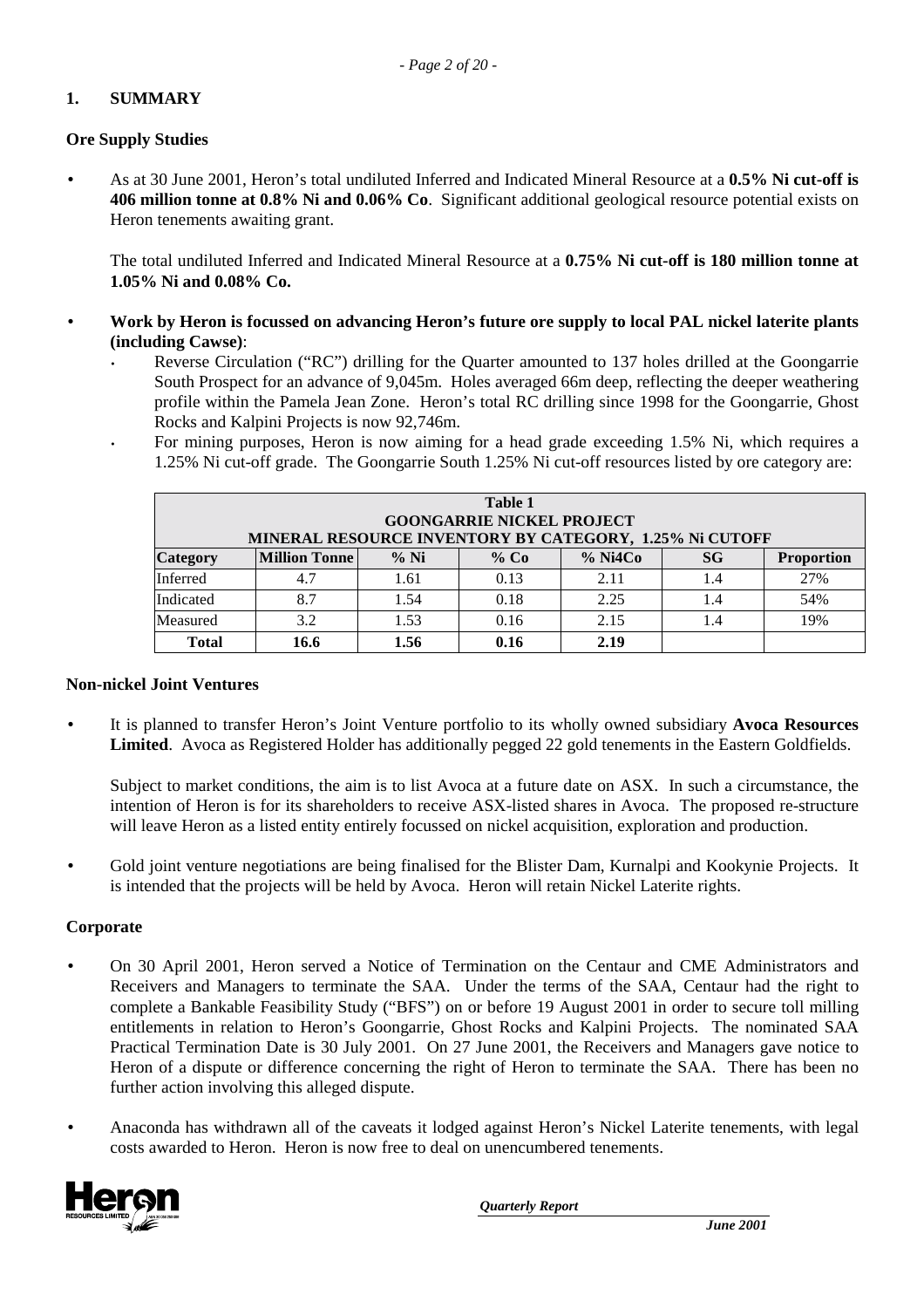*- Page 3 of 20 -*



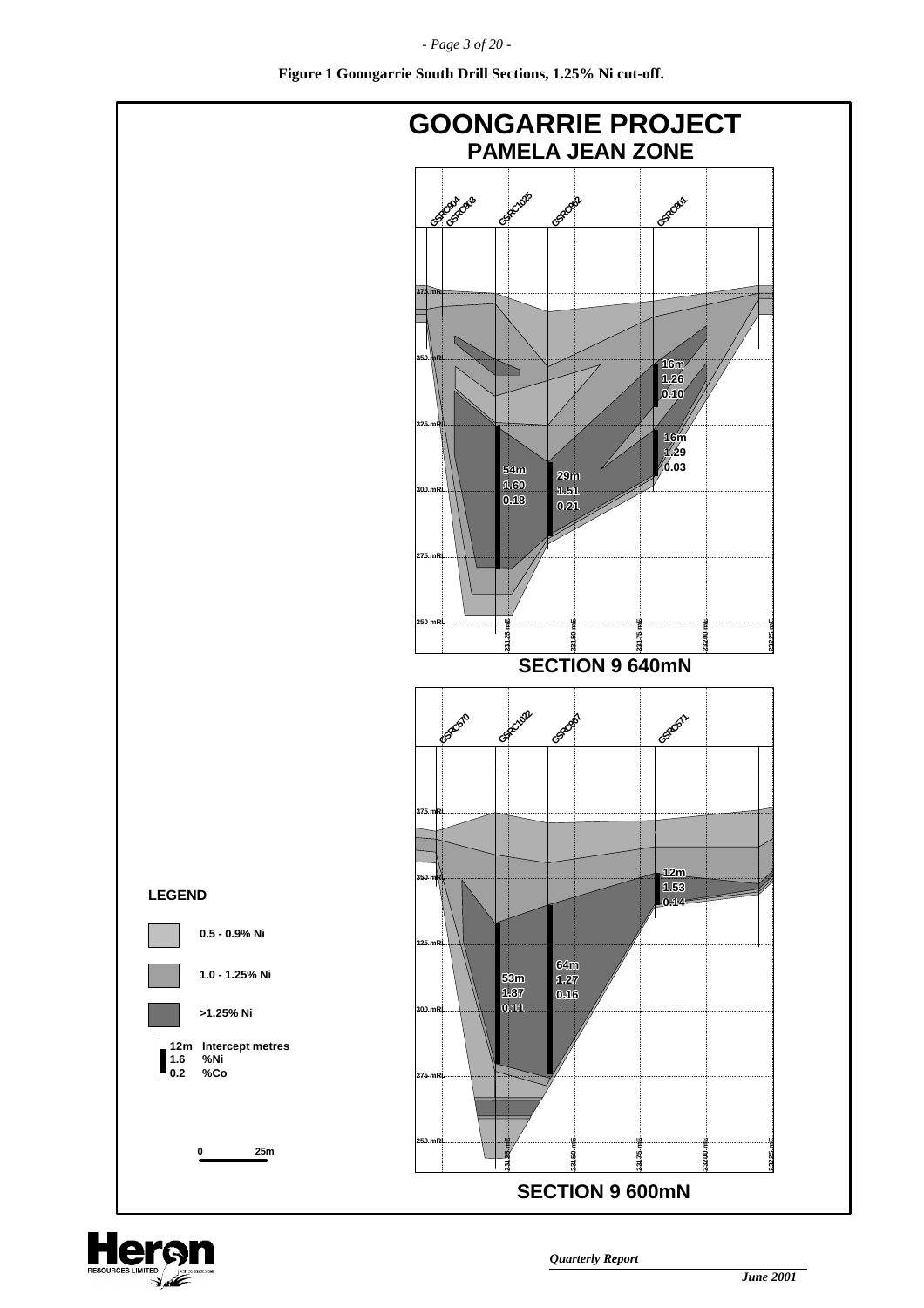#### **2. EXPLORATION REVIEW**

#### **2.1 KALGOORLIE NICKEL PROVINCE**

#### **Resource Drilling Program and Project Development**

In-fill Resource Definition drilling on a 40x20m pattern continued at Goongarrie South, to facilitate pit designs at the **Pamela Jean Zone**.

The Pamela Jean mineralisation as drilled to date has a N-S strike length of 2,000m, consisting of metallurgically uniform Limonite Ore assaying less than 1% MgO. Mineralisation width at a 1.25% Ni cutoff is typically 240m. Drilling has confirmed that depths to the base of ore consistently exceed 80m vertical.

RC drilling has defined a discrete zone of remarkably deep weathering. Drill holes have been completed to depths of up to 160m, and confirm complete alteration and weathering of the ultramafic host rock into limonitic clay to depths of up to 144m (GSRC1025). This zone, termed the **Pamela Jean Deeps**, has now been defined over a strike length of 360m and remains open to the north and south.

The ultramafic bedrock underlying the Pamela Jean Limonite Ore contains a structurally complex zone of brecciation and shearing. Discrete zones of talc-carbonate and talc-chlorite schist separated by bleached but otherwise undeformed olivine adcumulate are present. Significant disseminated and stringer sulphide mineralisation (typically 5%) has been identified within the shear zones.

#### **The Pamela Jean Zone has been confirmed as the basis of Heron's long-term cost-competitiveness in the Eastern Goldfields Nickel Laterite industry.**

**2.1.1 Goongarrie Nickel Project**

Heron 100%. Nickel (-gold).

#### **Goongarrie South Prospect**

*Metallurgical Studies - X-ray Diffraction Study ("XRD")*

There is a strong correlation of mineralogy with ore grades and metallurgical performance. The ore zones have a remarkably uniform mineralogy, related to three separate cycles of duricrust formation:

| <b>Duricrust Cycle</b>                                                                       | <b>Associated Ore Type</b>                                                             | <b>XRD</b> Mineralogy                                                                            |
|----------------------------------------------------------------------------------------------|----------------------------------------------------------------------------------------|--------------------------------------------------------------------------------------------------|
| <b>Upper Carbonate Cycle</b>                                                                 | not applicable                                                                         | calcite-ankerite-quartz                                                                          |
| Middle Ferricrete Cycle                                                                      | Laterite Ferruginous                                                                   | goethite-alunite-kaolin                                                                          |
| Lower Goethite Cycle<br>Lower Goethite Cycle<br>Lower Goethite Cycle<br>Lower Goethite Cycle | Clay Upper<br>Clay Upper Pyrolusitic<br>Clay Upper Ferruginous<br>Clay Upper Siliceous | gibbsite-goethite<br>goethite-gibbsite<br>goethite-kaolin-maghemite<br>quartz-maghemite-goethite |
| <b>Magnesia Discontinuity</b>                                                                | Clay Lower Siliceous                                                                   | antigorite-chlorite-talc-quartz                                                                  |

*Reverse Circulation Drilling*

During the Quarter, drilling commenced targeting selected zones of High Grade ore at the Pamela Jean Zone. Target areas encompass contiguous intercepts of greater than 1.25% Ni.

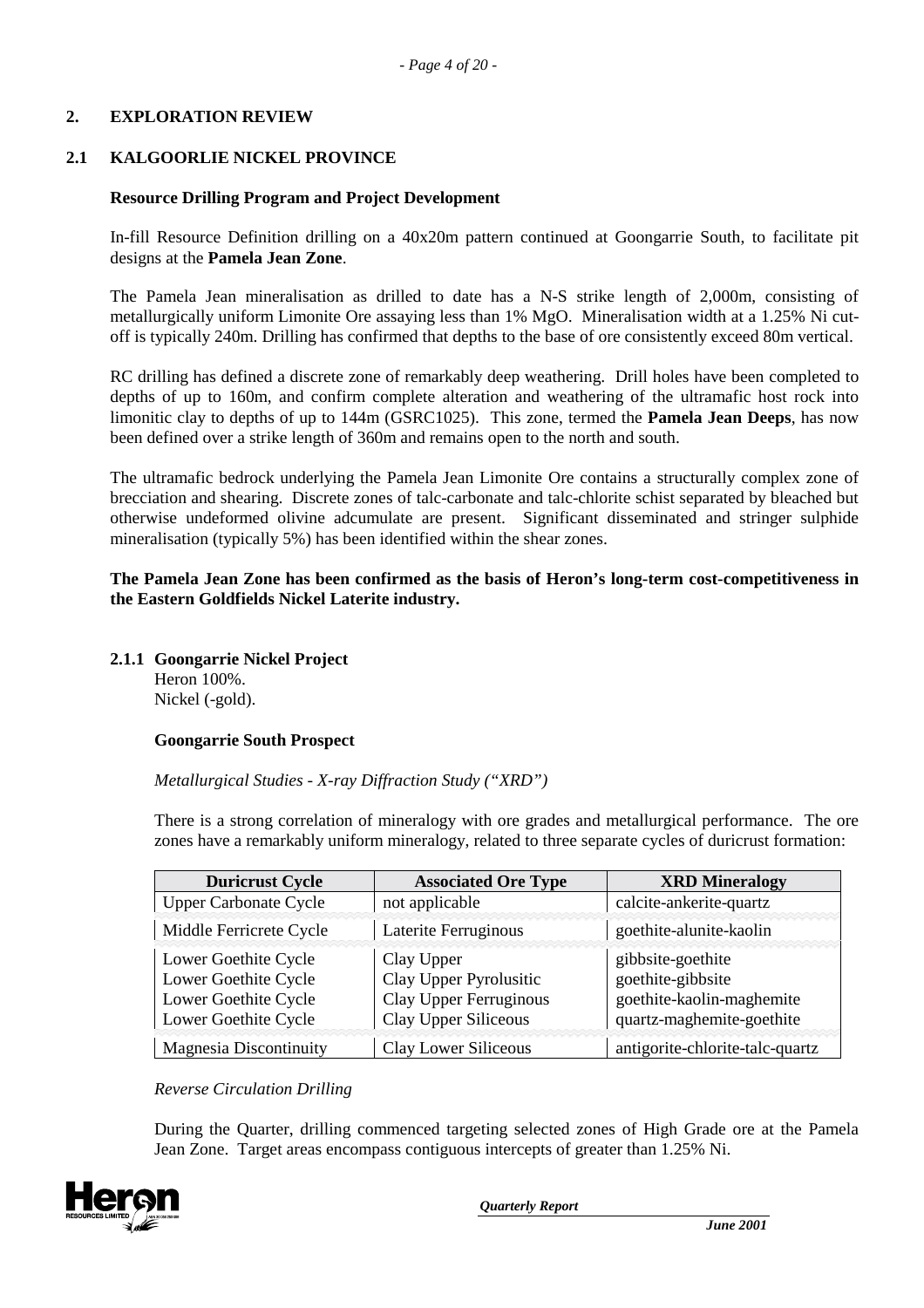| Table 2<br>GOONGARRIE SOUTH PROSPECT, PAMELA JEAN ZONE<br>RC Drilling Significant Interceptions, 0.75% Ni Cut-Off |              |      |             |                |                         |               |                |               |        |
|-------------------------------------------------------------------------------------------------------------------|--------------|------|-------------|----------------|-------------------------|---------------|----------------|---------------|--------|
| Hole                                                                                                              | <b>North</b> | East | <b>From</b> | T <sub>0</sub> | <b>Interval</b>         | Ni            | Co             | Ni4Co         | Ni4Co  |
| <b>Number</b>                                                                                                     | $\mathbf{m}$ | m    | m           | ${\bf m}$      | $\mathbf{m}$            | $\frac{0}{0}$ | $\frac{0}{0}$  | $\frac{0}{0}$ | $M\%$  |
| <b>GSRC907</b>                                                                                                    | 69600        | 3140 | 35          | 124            | 89                      | 1.19          | 0.131          | 1.71          | 152.17 |
| including at 1.25% Ni                                                                                             |              |      | 60          | $71$           | 11                      | 1.48          | 0.146          | 2.06          | 22.70  |
| including at 1.25% Ni                                                                                             |              |      | 110         | 124            | 14                      | 1.56          | 0.125          | 2.06          | 28.84  |
| <b>GSRC912</b>                                                                                                    | 69560        | 3140 | 38          | 124            | 86                      | 1.23          | 0.081          | 1.55          | 133.71 |
| GSRC916                                                                                                           | 69520        | 3140 | 41          | 90             | 49                      | 1.25          | 0.108          | 1.68          | 82.35  |
| including at 1.25% Ni                                                                                             |              |      | 67          | 82             | 15                      | 1.79          | 0.217          | 2.66          | 39.90  |
| <b>GSRC919</b>                                                                                                    | 69480        | 3220 | 16          | 49             | 33                      | 1.51          | 0.138          | 2.06          | 68.14  |
| including at 1.25% Ni                                                                                             |              |      | 19          | 49             | 30                      | 1.56          | 0.148          | 2.15          | 64.59  |
| <b>GSRC924</b>                                                                                                    | 69440        | 3220 | 21          | 72             | 51                      | 1.55          | 0.179          | 2.27          | 115.77 |
| including at 1.25% Ni                                                                                             |              |      | 23          | 52             | 29                      | 1.67          | 0.214          | 2.53          | 73.24  |
| GSRC942                                                                                                           | 69200        | 3220 | 21          | 64             | 43                      | 1.34          | 0.112          | 1.78          | 76.61  |
| including at 1.25% Ni                                                                                             |              |      | 29          | 58             | 29                      | 1.52          | 0.142          | 2.09          | 60.57  |
| GSRC954                                                                                                           | 69080        | 3260 | 24          | 58             | 34                      | 1.41          | 0.108          | 1.84          | 62.56  |
| including at 1.25% Ni                                                                                             |              |      | 30          | 47             | 17                      | 1.58          | 0.160          | 2.22          | 37.72  |
| including at 1.25% Ni                                                                                             |              |      | 54          | 58             | $\overline{4}$          | 2.09          | 0.058          | 2.32          | 9.29   |
| GSRC957                                                                                                           | 69080        | 3140 | 24          | 72             | 48                      | 1.31          | 0.052          | 1.52          | 72.92  |
| including at 1.25% Ni                                                                                             |              |      | 31          | 47             | 16                      | 1.50          | 0.093          | 1.87          | 30.00  |
| GSRC963                                                                                                           | 69000        | 3260 | 18          | 52             | 34                      | 1.44          | 0.191          | 2.21          | 74.97  |
| including at 1.25% Ni                                                                                             |              |      | 24          | 52             | 28                      | 1.54          | 0.203          | 2.35          | 65.81  |
| GSRC966                                                                                                           | 69000        | 3140 | 18          | 57             | 39                      | 1.13          | 0.291          | 2.30          | 89.56  |
| including at 1.25% Ni                                                                                             |              |      | 42          | 50             | $\boldsymbol{8}$        | 2.03          | 1.147          | 6.62          | 52.96  |
| GSRC970                                                                                                           | 68960        | 3140 | 21          | 46             | 25                      | 1.30          | 0.425          | 2.99          | 74.86  |
| including at 1.25% Ni                                                                                             |              |      | 32          | 45             | 13                      | 1.54          | 0.775          | 4.64          | 60.36  |
| GSRC973                                                                                                           | 68920        | 3220 | 22          | 41             | 19                      | 1.58          | 0.315          | 2.84          | 53.97  |
| including at 1.25% Ni                                                                                             |              |      | 25          | 38             | 13                      | 1.81          | 0.424          | 3.50          | 45.54  |
| <b>GSRC989</b>                                                                                                    | 69400        | 3200 | 21          | 53             | 32                      | 1.42          | 0.052          | 1.63          | 52.02  |
| including at 1.25% Ni                                                                                             |              |      | 33          | 48             | 15                      | 1.60          | 0.075          | 1.90          | 28.57  |
| <b>GSRC990</b>                                                                                                    | 69380        | 3200 | 17          | 92             | 75                      | 1.33          | 0.086          | 1.67          | 125.35 |
| including at 1.25% Ni                                                                                             |              |      | 66          | 85             | 19                      | 1.43          | 0.097          | 1.82          | 35.53  |
| <b>GSRC991</b>                                                                                                    | 69380        | 3180 | 26          | 90             | 64                      | 1.15          | 0.076          | 1.45          | 92.74  |
| including at 1.25% Ni                                                                                             |              |      | $47\,$      | 53             | 6                       | 1.50          | 0.358          | 2.93          | 17.58  |
| including at $1.25\%$ Ni                                                                                          |              |      | 63          | 75             | 12                      | 1.84          | 0.073          | 2.13          | 25.53  |
| <b>GSRC992</b>                                                                                                    | 69360        | 3200 | 18          | 66             | 48                      | 1.41          | 0.127          | 1.92          | 92.06  |
| including at 1.25% Ni                                                                                             |              |      | 21          | 51             | 30                      | 1.57          | 0.128          | 2.08          | 62.44  |
| including at 1.25% Ni                                                                                             |              |      | $58\,$      | 65             | $\boldsymbol{7}$        | 1.62          | 0.204          | 2.44          | 17.05  |
| GSRC995                                                                                                           | 69320        | 3200 | 22          | 64             | 42                      | 1.53          | 0.052          | 1.74          | 72.91  |
| including at 1.25% Ni                                                                                             |              |      | 24          | 62             | 38                      | 1.58          | 0.056          | 1.80          | 68.47  |
| <b>GSRC1001</b>                                                                                                   | 69720        | 3140 | 42          | 112            | 70                      | 1.25          | 0.151          | 1.85          | 129.76 |
| including at 1.25% Ni                                                                                             |              |      | 77          | 112            | 35                      | 1.56          | 0.244          | 2.54          | 88.73  |
| <b>GSRC1008</b>                                                                                                   | 69800        | 3100 | 38          | 101            | 63                      | 1.23          | 0.057          | 1.46          | 91.93  |
| <b>GSRC1012</b>                                                                                                   | 69840        | 3060 | 30          | 97             | 67                      | 1.28          | 0.076          | 1.58          | 106.08 |
| <b>GSRC1017</b>                                                                                                   | 69880        | 2980 | 15          | 51             | 36                      | 1.32          | 0.080          | 1.64          | 59.19  |
| <b>GSRC1020</b>                                                                                                   | 69680        | 3120 | 29          | 81             | 52                      | 1.41          | 0.087          | 1.76          | 91.35  |
| including at 1.25% Ni                                                                                             |              |      | 43          | 80             | 37                      | 1.55          | 0.110          | 1.99          | 73.66  |
| <b>GSRC1022</b>                                                                                                   | 69600        | 3120 | 66          | 141            | 75                      | 1.61          | 0.090          | 1.97          | 147.75 |
| <b>GSRC1023</b>                                                                                                   | 69560        | 3120 | 30          | 87             | 57                      | 1.28          | 0.101          | 1.68          | 96.04  |
| <b>GSRC1025</b>                                                                                                   | 69640        | 3120 | 26          | 144            | 118                     | 1.31          | 0.123          | 1.80          | 212.64 |
| including at 1.25% Ni<br>including at 1.25% Ni                                                                    |              |      | 80<br>118   | 108<br>129     | 28<br>$\cal{I} \cal{I}$ | 1.75<br>2.31  | 0.086<br>0.598 | 2.10<br>4.70  | 58.74  |
|                                                                                                                   |              |      |             |                |                         |               |                |               | 51.75  |

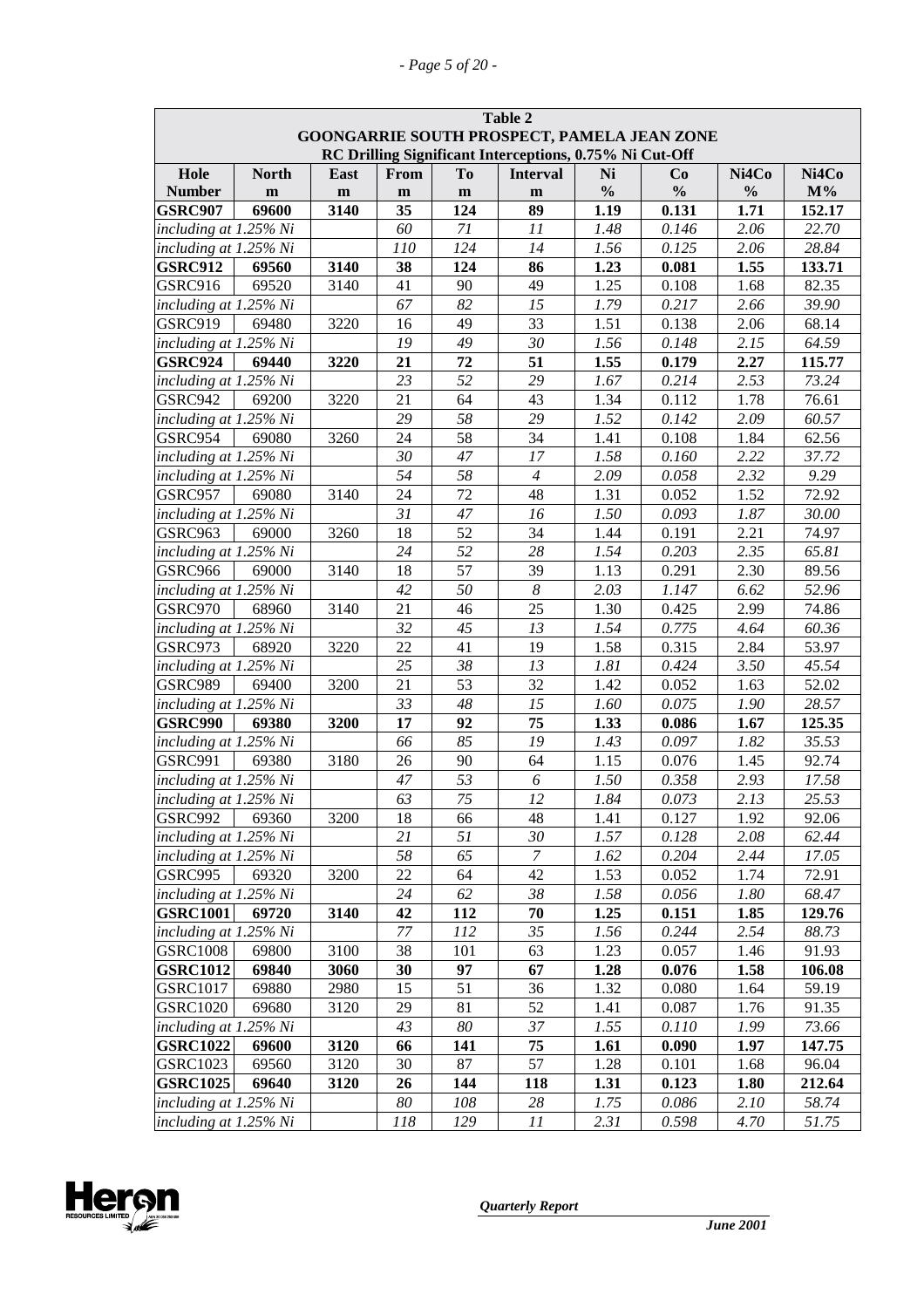#### *Precious Metal Assessment*

Composites from specific Goongarrie South gold and nickel sulphide target zones have been submitted for gold and PGM Fire Assay analysis. No results are as yet available.

#### *Hydrological Studies*

Hydrological studies at the Pamela Jean Zone are well advanced. A confined aquifer is present below 60m at the base of the ore profile, associated with Clay Lower Siliceous. Water quality is 38,000- 50,000 mg/l TDS, which is comparable to the process water currently in use at Cawse. The good water quality indicates the aquifer is not being recharged from surrounding hypersaline lake systems.

The Limonite ore zones do not carry significant water, and there should be no wet mining difficulties.

#### *Ore Genesis*

The Pamela Jean deep drilling has encountered brecciated and sulphide-bearing olivine adcumulate bedrock. This mineralogy has promoted particularly intense weathering conditions. Petrological studies of the sulphide zones are current, to determine the potential for nickel sulphide occurrences.

The breccia zones provide a conduit for ground water, allowing oxidising fluids to percolate below the limit of normal near-surface weathering. The groundwater will also remove oxidation products, such as dolomite/magnesite and silica, leaving behind a residual nickel-cobalt bearing goethite.

Detailed multi-element geochemical analysis has been completed to elucidate ore genesis, and assist in ore correlation and metallurgical interpretation. Results have validated the XRD study.

A contract was awarded for August 2001 for an integrated geophysical program, to evaluate bedrock structures and identify sulphide targets for deep diamond drill testing and down-hole EM.

#### **2.1.2 Ghost Rocks Nickel Project**

Heron 100%. Nickel (-gold).

During the Quarter, final 1m check assays were received confirming the intercepts previously reported. Resource estimation studies continue, evaluating screened grade estimation methods. Ghost Rocks ore styles are predominantly siliceous and thus beneficiate when screened.

#### **2.1.3 Kalpini Nickel Project**

Heron 100%. Nickel (-gold).

Metallurgical evaluation of Saprolite Ore has continued. Joint venture discussions continue with parties interested in the Nickel Sulphide and Gold potential of the Kalpini tenement package.

Several new tenements have been pegged, such that Heron now has a near contiguous landholding from Kookynie in the north to Transline in the south, an ultramafic strike of 150km. This includes from north to south the Boomerang, Binti Binti, Kalpini, Acra, Transline and Cowarna Rocks Nickel Laterite and of greater significance, Nickel Sulphide prospects. The demonstrated sulphide endowment of the Kalpini belt is an important exploration guide for Nickel Sulphide.

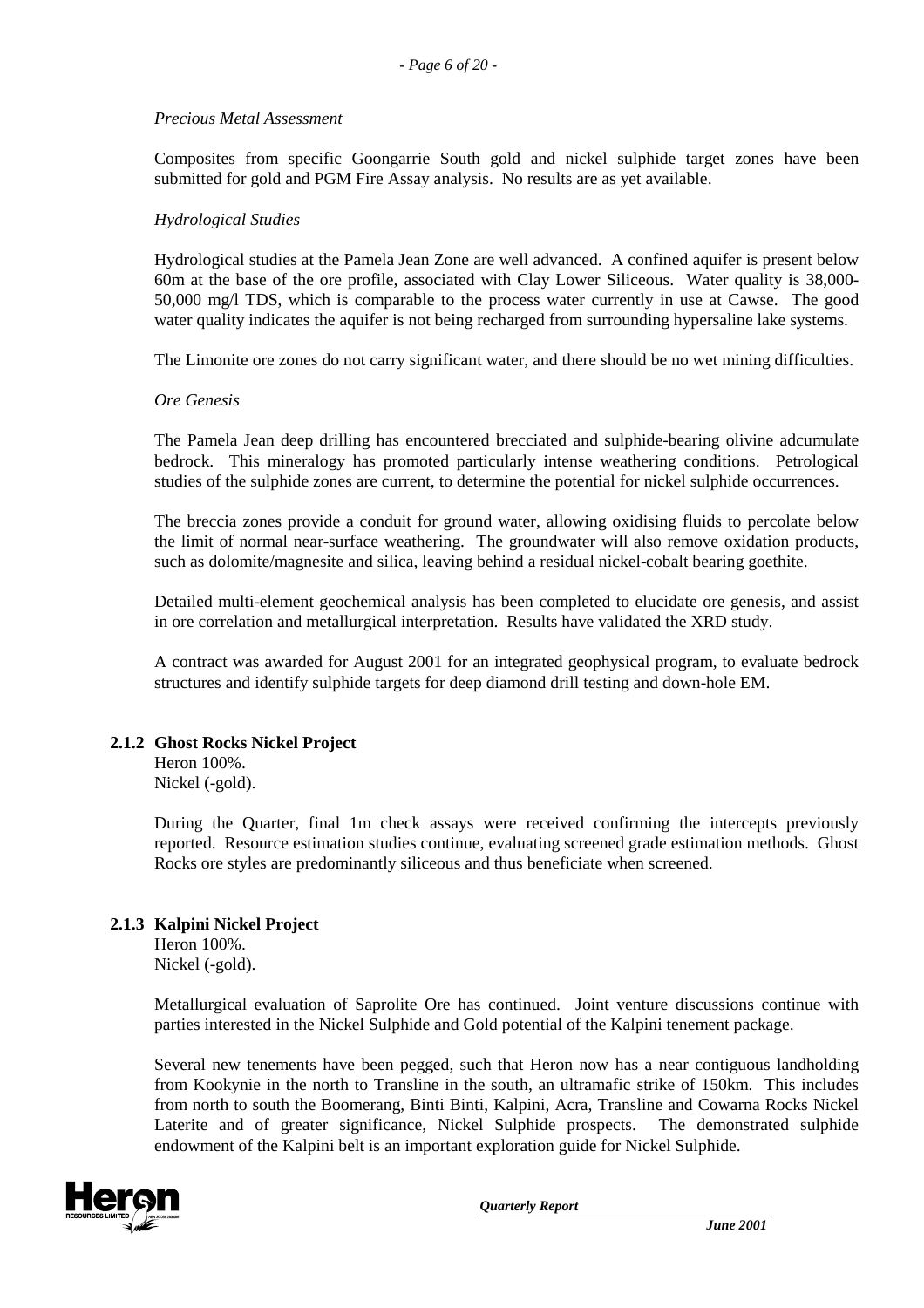#### **2.2 ZULEIKA SHEAR ZONE PROVINCE**

#### **2.2.1 Frances Lesley Project**

Heron 100%. Another entity has rights to gold. Nickel.

Heron is negotiating with a Nickel Sulphide producer to form a joint venture. Additional tenements covering favourable Nickel Laterite and Sulphide targets continued to be pegged during the Quarter.

#### **2.2.2 Blister Dam Joint Venture Project (proposed Avoca Resources asset)**

Heron 100%. Gold (-nickel).

Heron is finalising a Joint Venture for the Blister Dam and Dunnsville Projects on the Zuleika Shear Zone. The Zuleika Shear hosts significant gold mineralisation to the south at Kundana, including the recently discovered Raleigh and Frogs Leg deposits. Heron will retain all nickel rights.

#### **2.2.3 Mungari Northwest Platinum Project (proposed Avoca Resources asset)**

Heron 100%. Platinum (- gold).

Open file literature reviews and regional studies by Heron have generated a Platinum Group Metal ("PGM") target associated with fractionated basal layers of the Powder Sill gabbro. A well defined platinum in soil anomaly is present, peaking at 41ppb Pt with coincident 16ppb Pd. Avoca's Powder Sill exploration target is a "Lac des Iles" brecciated gabbro PGM system.

# Heron 100%.

**2.2.4 Mungari Gold Project (proposed Avoca Resources asset)**

Gold.

Avoca has lodged tenement applications 10km SSE along strike from the Frogs Leg gold discovery on the ore hosting Zuleika Shear Zone. This is a prime structural setting, hosting from north to south the Kundana, Raleigh, Kurrawang, Rubicon, Hornet and Frogs Leg gold occurrences.

The **Mungari Prospect** has abundant quartz vein float. Aeromagnetic interpretation indicates dolertie/gabbro intruding felsic volcaniclastics. Mungari will be an Avoca exploration focus.

#### **2.2.5 Widgiemooltha Project**

Heron 100%. Nickel (-gold).

An advanced stage Nickel Sulphide target has been generated at the **Pioneer Prospect**. Field checking has confirmed a felsite-sulphidic black shale footwall contact overlain by sulphide-bearing komatiite. Stream geochemistry is anomalous, with 700ppm Ni and 16ppb Pd. Gridding has commenced for a ground EM survey which has been designed for drill targeting.

Aeromagnetic data was acquired which confirms three well defined ultramafic units striking northsouth. The eastern-most ultramafic correlates with the highly mineralised Mariners-Redross nickel sulphide line.The western-most ultramafic unit is a well exposed ridge of tremolite-actinolite-chloritebiotite schist. Significant rock-chip anomalism indicative of nickel sulphide settings was identified, with up to 0.23% Ni, 0.03% Cu, 25ppb Pt and 18ppb Pd.

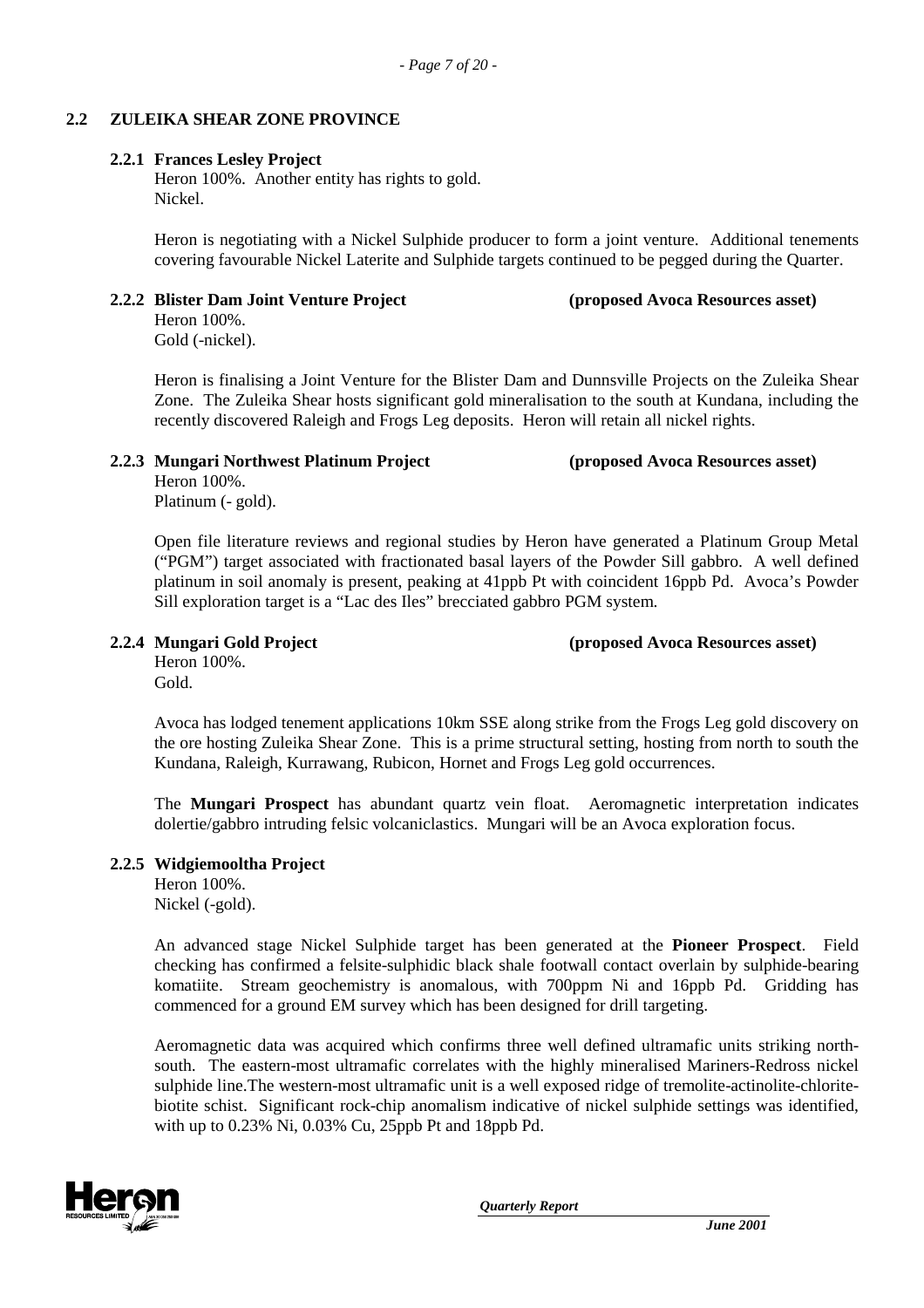#### **2.2.6 Jimberlana PGM Project (proposed Avoca Resources asset)**

Heron 100%. PGM-nickel (-gold).

The Jimberlana Dyke is a layered mafic/ultramafic intrusion emplaced into the granite-greenstone terrain of the Yilgarn Craton. The Dyke is Lower Proterozoic in age and exhibits many similarities to the Great Dyke of Zimbabwe, which hosts PGM resources of over 300 million ounces. Similarities to the Great Dyke include; host rocks, age, strike length, width, cross sectional shape and magmatic stratigraphy.

Open file research undertaken by Heron has identified significant PGM occurrences within the Jimberlana Dyke on Heron project areas (tenements originally acquired for Oil Shale). Drilling of the Jimberlana Dyke by previous explorers in the 1970s north of Norseman included an intercept of **1.52m grading 0.39g/t Pt and 2.7g/t Pd**. The mineralisation was associated with zones of disseminated sulphide mineralisation located within a layered dunite-norite sequence.

At the time of 1970s exploration, PGM analytical techniques were apt to record low estimates. Subject to confirmatory sampling, Avoca has planned a deep stratigraphic diamond hole to assess the hard-rock PGM potential.

Metallogenic models have also been developed involving Tertiary-aged PGM ore occurrences derived from the Jimberlana Dyke.

#### **2.3 SCOTIA KANOWNA PROVINCE**

#### **2.3.1 Kurnalpi Nickel Project**

Heron 100%. Nickel (- gold).

Major tenement acquisitions have been completed, securing 10km of lateritised ultramafic stratigraphy at Boomerang North and 20km of lateritised ultramafic stratigraphy at Bulong East. Significant additional resource potential is thus indicated for the Kalpini-Kurnalpi project area.

#### **2.3.2 Menzies East Project**

Heron 100%. Gold (-nickel).

Sampling of the **Paramount Prospect** gold workings returned 0.3-13.3g/t gold, associated with quartz veined porphyry. Follow up is planned.

#### **2.3.3 Gindalbie Terrain Joint Venture Project (proposed Avoca Resources asset)** Heron 100%, Delta Gold Limited right to earn 70% in gold.

Heron retains 100% of all nickel rights.

Joint venture partner Delta has completed a blanket regional coverage Vacuum soil program, to target the northern extension of the Mulgarrie East gold mine structure. Data interpretation and in-fill sampling is current. The quality of Delta's Gindalbie exploration work has been very high.

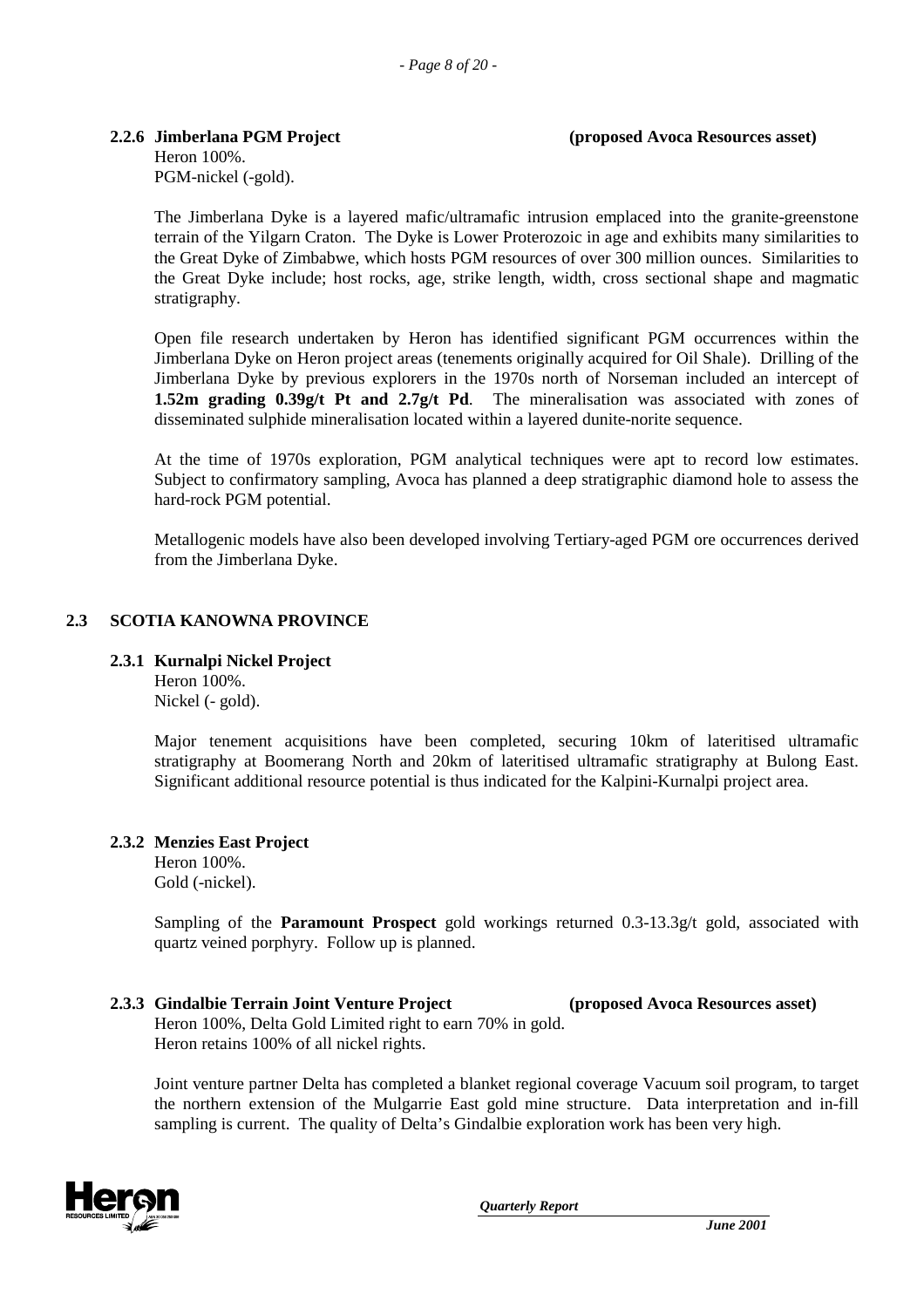#### **2.4 AVOCA SHEAR PROVINCE**

#### **2.4.1 Kurnalpi Gold and Nickel Sulphide Joint Venture Project (proposed Avoca Resources asset)** Heron 100%. Farm-in Partner right to earn 80% in Gold and Nickel Sulphide. Heron retains all Nickel Laterite rights.

Heron and a Farm-in Partner have reached agreement to explore for Gold and Nickel Sulphide as part of an Eastern Goldfields drive by the Farm-in Partner to generate new large projects. The project area covers 260km<sup>2</sup> with an excellent Emu Fault-Avoca Shear Zone structural association and areas of historical gold mining activity.

**2.4.2 Transline Joint Venture Project (proposed Avoca Resources asset)** Heron 100%. Harmony Gold Limited right to earn 80%. Gold (-nickel).

Harmony has commenced systematic pedogenic carbonate sampling, with 1,500 samples collected. Several coherent soil gold anomalies were defined, peaking at 45ppb Au.

Reconnaissance drilling programs have commenced, with initial results including 4m at 1.24g/t Au.

#### **2.4.3 Kalpini Gold Project**

Heron 100%. Gold.

The main target is the **GMQ Prospect** located on the GMQ Shear Zone. Mineralisation is extensive, as indicated by large metal detector scrapes and pits to assess alluvial deposits. Old workings are developed on large alteration systems containing zones of quartz-sulphide stockworking. Heron sampling has identified highly anomalous gold-arsenic zones, with carbonated brecciated chert and sheeted and ladder quartz vein systems assaying 0.1-0.5g/t Au and 0.1-0.3% As.

At the **Anti Dam Prospect**, a Volcanogenic Massive Sulphide ("VMS") target has been identified, with a 1.3km strike length gossan horizon located within a felsic volcanic-black shale sequence.

#### **2.5 KEITH KILKENNY PROVINCE**

**2.5.1 Kookynie Joint Venture Project (proposed Avoca Resources asset)** Heron 100%. Nickel (-gold).

The project area is on the western margin of the Keith Kilkenny Tectonic Zone, adjoining the Apollo Hill gold mining centre. The Carasue gold mining centre occurs some 100km south within a comparable rift margin structural setting. A gold joint venture Heads of Agreement is in preparation.

The main regional target in the project area is the **Ulster Prospect**, an historic gold mine. Sulphidic quartz float is present, linking a series of old shafts that extend over a strike length exceeding 300m. The mineralisation strikes east west, which is significant in that regionally the Butterfly-Tampa gold mineralisation is hosted by similar trending flat lying shears.

At the **Tampa and Mount Melita East Prospects**, residual laterite with quartz vein float is present. Lag samples were collected on a 400x400m offset grid pattern. Results are awaited.

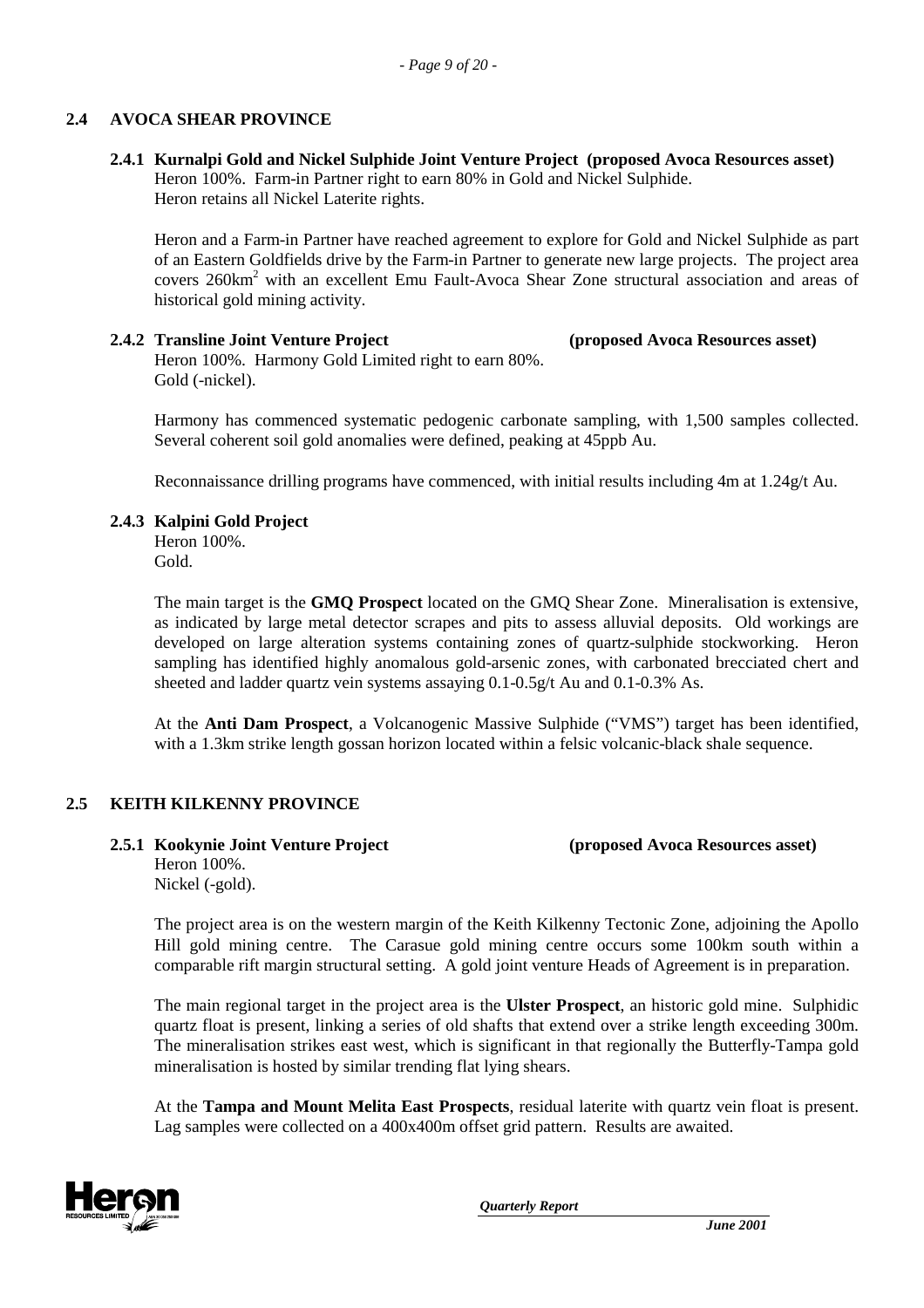#### **2.5.2 Edjudina Nickel Project**

Heron 100%. Nickel (-gold).

Field visits have been completed to the Lake Rebecca, Aubils and Monk Well Prospects as part of a Nickel Saprolite assessment. Detailed open file research was completed (450 separate reports).

In the course of field work at the **Yerilla Prospect**, nickel sulphide settings were identified, with gossan assays of up to 0.23% Ni, 0.17% Co, 0.04% Cu, 8ppb Pt and 18ppb Pd. Additionally, semimassive pyrite was located, being associated with felsic volcanics. A VMS setting has been identified, which is confirmed by anomalous regional lag samples of 203ppm Cu and 395ppm Zn. Gossan assays of up to 0.23% Co, 0.05% Cu and 0.14% Zn are associated with the soil anomaly.

At the **Mount Catherine South Prospect**, a major east-west trending quartz vein returned highly anomalous results in the 50-600ppb Au range. Pervasively altered granite (haematite-carbonateepidote) is present, indicative of a large scale alteration system.

#### **2.5.3 Edjudina-Laverton Joint Venture Project (proposed Avoca Resources asset)** Heron 100%. Croesus Mining NL right to earn 80% in gold projects only. Heron retains 100% of all nickel rights. Gold.

RAB and Aircore drilling for the Quarter totaled 18 holes for 914 metres at **Yabboo Hill East**. Of interest, 10m at 0.12g/t Au was recorded from transported cover. Interpretation of results is awaited.

#### **2.5.4 Southern Laverton Tectonic Zone Joint Venture Project (proposed Avoca Resources asset)** Heron 100%. Gutnick Resources NL right to earn 80%. Heron retains 100% of all nickel rights. Gold.

The Southern Laverton Tectonic Zone Project is located approximately 150km NE of Kalgoorlie, extending from the Anglo-Saxon gold mines in the south (170,000oz) to Red October in the north (340,000oz). The Laverton Tectonic Zone Gold Province, which also hosts the Granny Smith, Sunrise and Wallaby mines, has a published resource base that exceeds 22 million ounces of gold.

A drill program has been designed to test the **Yundamindera Flash Prospect**, generated by auger and surface soil sampling programs. This target is defined by a threshold value of 15ppb Au against a background of <4ppb. Significant soil spikes consistent with near surface gold development are present, with **peak gold values to 290,000ppb (290g/t)**.

#### **2.5.5 Mulgabbie Nickel Project**

Heron 100%. Nickel (-gold).

Advanced discussions are current and previous metallurgical work has been re-assessed indicating Saprolite Ore at Lake Rebecca may be suited to smelter ferro-nickel production. The ore chemistry is comparable to Nickel Saprolite Ores being smelted in the Pacific Rim region.

Drill site rehabilitation was completed. Applications were lodged for Mining Lease amalgamation.

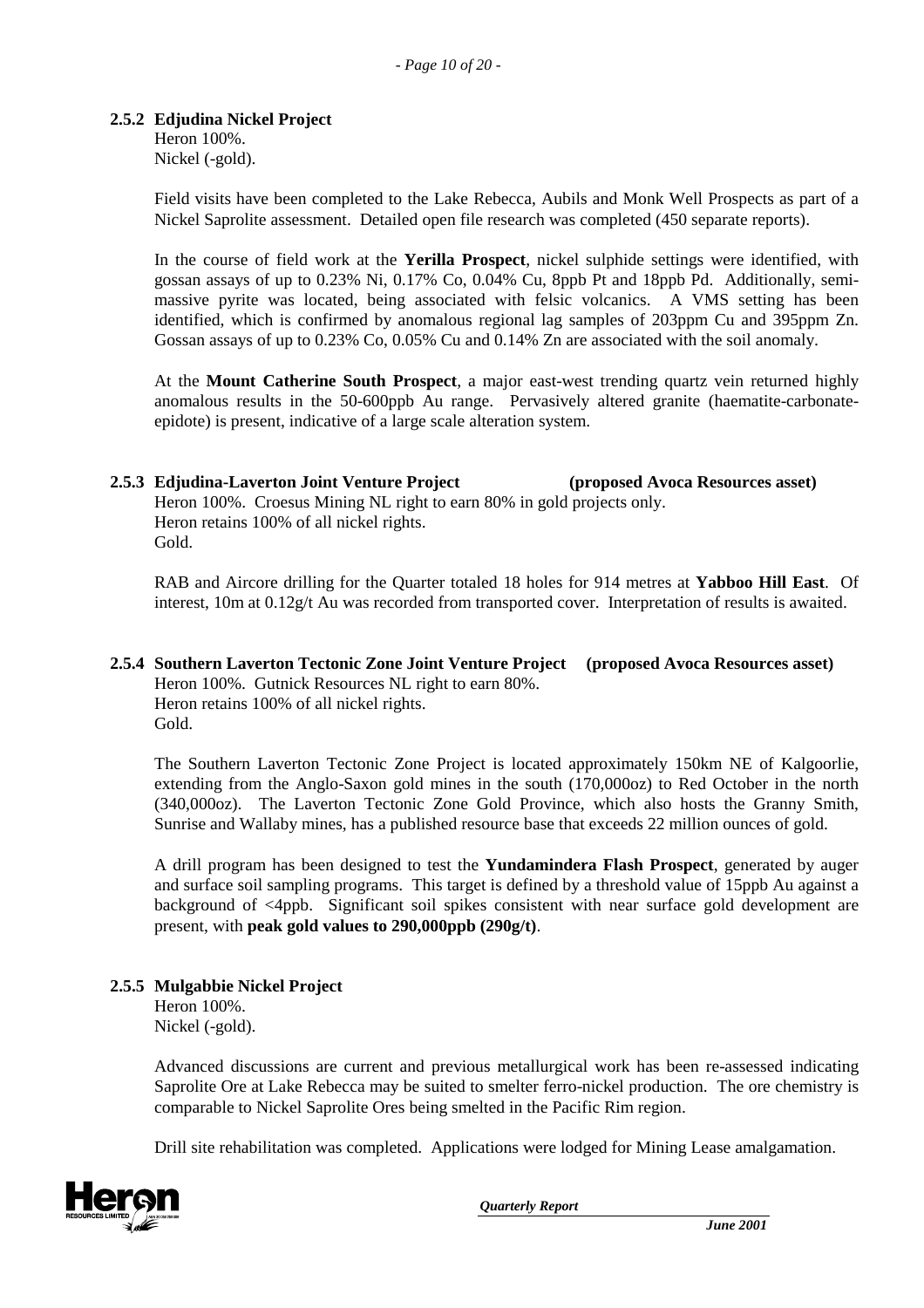### **2.5.6 Karonie South Joint Venture Project (proposed Avoca Resources asset)**

Heron 100%. WMC right to earn 80%. Gold (- nickel - base metals).

Additional tenements have been offered to WMC for inclusion in the Joint Venture. Base data collection is now complete and results are being compiled and drill targets generated.

During the Quarter a 2,300 soil sample in-fill program was completed. The entire project now has broad spaced soil geochemical coverage. An ultra-detailed 50m line spacing aeromagnetic survey was flown. Several high priority follow-up gold targets have been generated:

- HSK1, 1.2km soil gold anomaly, peak 29ppb Au against a <2ppb background, dolerite setting.
- HSK2, 4.6x2.5km soil gold anomaly, peak 27ppb Au against a <2ppb background, doleritesediment contact in a major regional structural setting.
- HSK3, 2.5km soil gold anomaly, peak 30ppb Au against a <2ppb background, granite contact.

The Karonie South project area is a contiguous  $1,350 \text{km}^2$  tenement holding located on the southern extension of the gold-endowed Keith Kilkenny Tectonic Zone in an area of minimal previous exploration. This style of project, with an established joint venture to manage the relatively high risk of early stage of exploration, is very much the *modus operandi* for Avoca Resources.

#### **2.6 LEONORA LAVERTON PROVINCE**

#### **2.6.1 Laverton Nickel Project**

Heron 100%. Another entity has rights to gold. Nickel.

#### **Merolia and Mineral Patch Hill Prospects**

Mineral Patch Hill is immediately northwest along strike of the Coglia Well Nickel Laterite deposit, with Merolia sinistrally displaced further northwest some 40km. Detailed aeromagnetic interpretations indicated olivine adcumulate ultramafic targets, which have now been confirmed in Heron's reconnaissance drilling.

At the **Mineral Patch Hill Prospect**, the host adcumulate sequence has a 7km strike and 0.7-1.4km width. Significant tonnage potential is indicated. Importantly, Limonite and Siliceous Ore were present in Heron's March 2001 Quarter drilling.

At the **Merolia Prospect**, 43 stratigraphic drill holes were completed on a 1280x80m pattern for a total advance of 1,390m (MERC001 to 043). A dominantly talc-chlorite schist and olivine orthocumulate stratigraphy was recorded, generating a goethite-talc laterite mineralogy. A potential nickel sulphide setting would appear to be present. Assay results are awaited.

#### **Mount Perseverance and Mount Zephyr Prospects**

An aeromagnetic target is located in the southern project area overlain by sheetwash. Sparse subcrop includes komatiite with silica cap. Data compilation has identified a Nickel Laterite profile, with RAB intercepts in previous drilling of up to 8m at 1.2% Ni. Gold prospectivity is high, due to the presence of the Celia Tectonic Zone (hosts the Mount Morgans gold mining centre 60km SE).

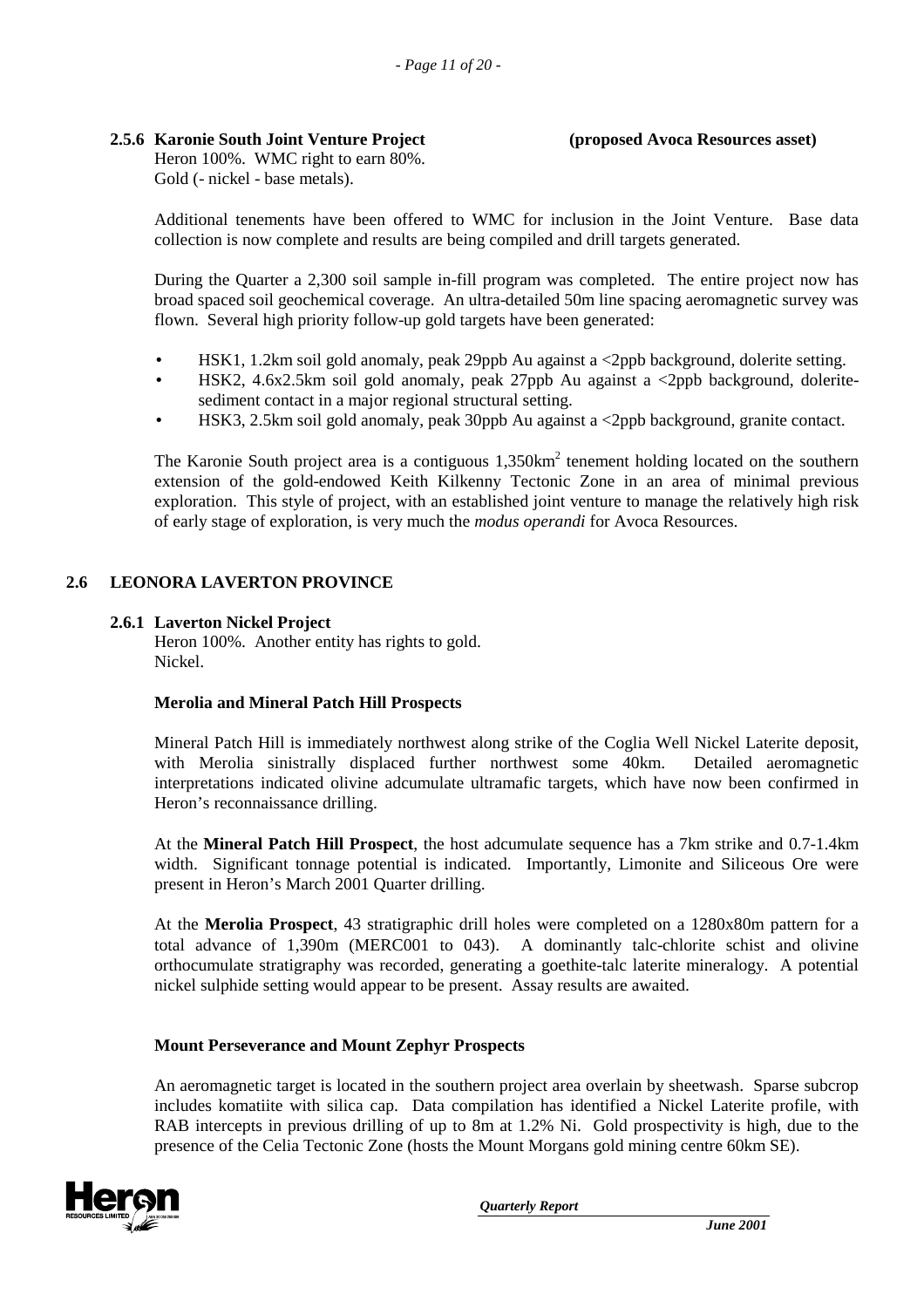#### **2.6.2 Laverton Joint Venture Project (proposed Avoca Resources asset)**

Heron 100%. Metex Resources NL right to earn 70%. Gold (-nickel).

Metex intends assigning these tenements to another joint venture mining entity within the district. Heron has also considered the exchange of this predominantly gold project for nickel targets in the Keith Kilkenny Tectonic Zone.

#### **2.6.3 Victory Joint Venture Project (proposed Avoca Resources asset)**

Heron 100%. WMC right to earn 80%. Gold (-nickel).

A farm-in Heads of Agreement has been concluded with WMC Exploration Limited. The exploration target is Nickel Sulphide, and gold along strike from the developing Thunderbox gold discovery. Detailed data compilation has commenced, with field checking of targets.

#### **2.7 ILLAARA PROVINCE**

#### **2.7.1 Lawrence Find Joint Venture Project (proposed Avoca Resources asset)** Heron 100%. Mount Burgess Mining NL right to earn 70%. Gold (-copper - zinc - nickel - sulphur - platinum).

Heron retains Nickel Laterite rights

Since the establishment of the joint venture, work completed includes a review of previous exploration, the acquisition and interpretation of aeromagnetic and Landsat 7 data, field mapping and re-sampling of holes drilled by previous explorers. A soil sampling program is current.

Field reconnaissance was completed with Prospector Jack Otway to sample targets discovered by Jack 30 years ago during the "Nickel Boom". Results are awaited.

#### **2.8 KAMBALDA DOMAIN PROVINCE**

## **2.8.1 Binduli East Joint Venture Project (proposed Avoca Resources asset)**

Heron 100%. AngloGold Australasia Limited has the right to earn 75%. Gold (-nickel).

Infill auger soil sampling has better defined geochemical anomalies, with further sampling on a 200x50m grid. Results have substantiated five broad anomalous zones with values above 50ppb Au.

Gold (-PGM-nickel).

Heron 100%.

At the **Kurramia South Prospect**, several extremely large old gold mine shafts are present on two separate NW trending lines of lode. Drill follow up is to be planned.

Of greater interest, six separate sulphide gossan localities were sampled. Peak assays were 0.5% Ni, 0.6% Co, 22ppb Pt and 31ppb Pd. Interestingly, the host lithology for the gossans is a siliceous breccia. Further geological studies are required by Avoca, to design drilling programs.



*Quarterly Report*

**2.8.2 Boorara Shear Project (proposed Avoca Resources asset)**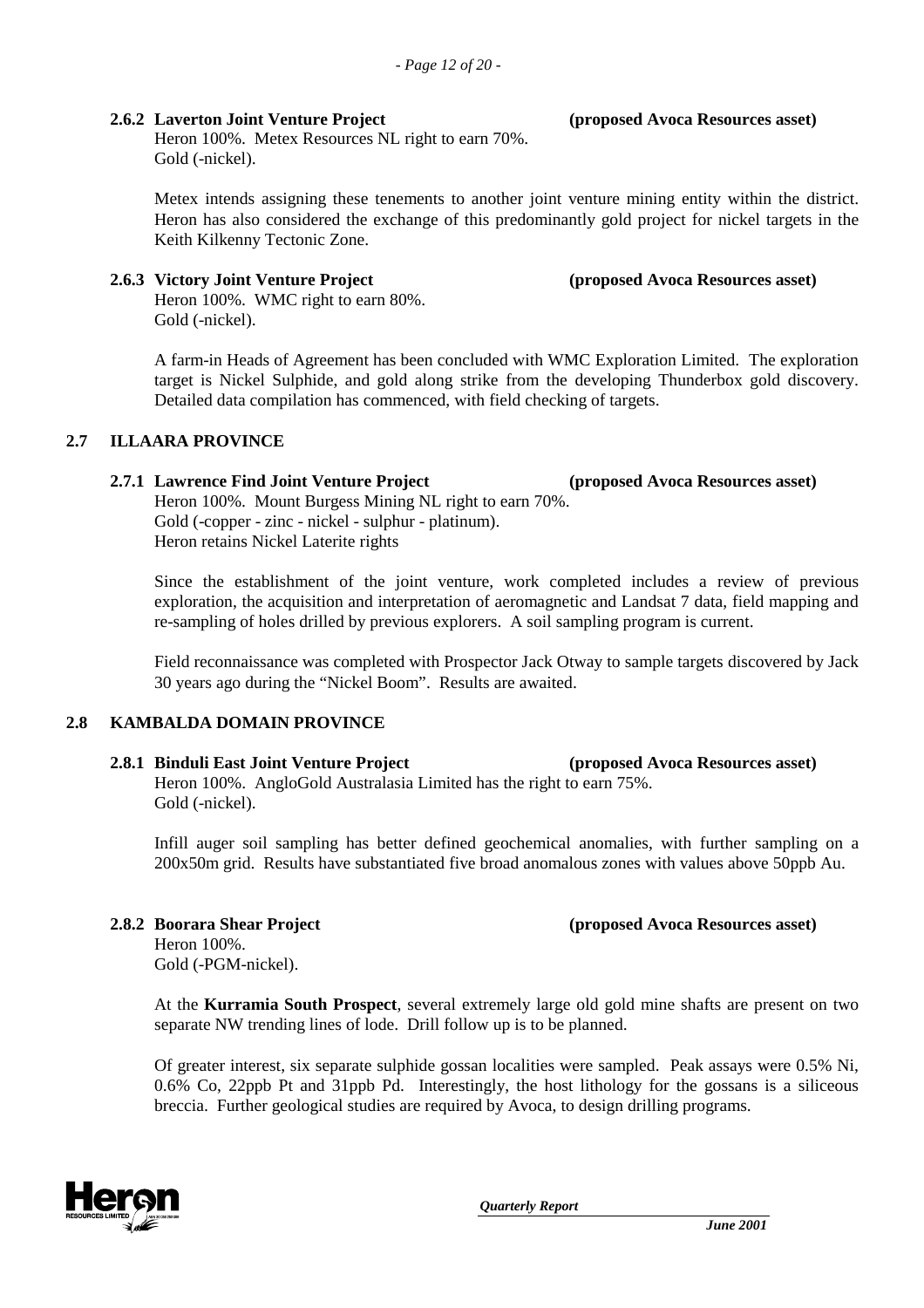#### **2.9 SOUTHERN CROSS PROVINCE**

#### **2.9.1 Bungalbin Iron Ore Royalty Project (proposed Avoca Resources asset)**

Heron 100%. Portman Limited right to acquire Iron Ore rights through providing Heron an Iron Ore Production Royalty.

Heron retains all other mineral rights, notably gold-nickel.

The target ore type at Bungalbin is low-phosphorous Iron Ore. Following geological reinterpretation, there is scope to greatly increase the Iron Ore resources. Portman has approached Heron to have further Iron Ore tenements within the Bungalbin area included in the Royalty Project.

At the **Mount Jackson J4 Deposit**, 12 wide spaced drill holes were completed, intersecting predominantly limonite-goethite ore assaying 57.2% Fe. Resource models are currently being prepared, as part of Portman's Koolyanobbing-Bungalbin feasibility studies.

#### **2.10 BREMER-EUCLA PALAEO-DRAINAGE PROVINCE**

#### **2.10.1Balladonia and Ravensthorpe-Norsemen Oil Shale Projects**

Heron 100%.

Oil shale-sulphur-limestone.

The 5,638km<sup>2</sup> Balladonia and Ravensthorpe-Norseman project areas are located 200km S of Kalgoorlie. There are substantial oil shale and lignite resources, with recent Heron acquisitions increasing the resource potential to in excess of 2.6 billion tonne at an indicative oil yield of 133l/t and strip ratio of 4:1.

Heron is evaluating a range of development options, involving the joint production of syncrudes, electricity, sulphuric acid and limestone.

#### **2.11 FRASER RANGE PROVINCE**

#### **2.11.1 Fraser Range Project (proposed Avoca Resources asset)**

Heron 100% Nickel-copper-PGM-gold.

A research project was completed by Heron for the Albany-Fraser Province which aimed to identify Voisey's Bay style nickel-copper sulphide targets (comparable to the WMC West Musgrave discovery). Elevated Cu, Ni, Co, Cr, Au and Pd soil geochemical targets have been identified in association with interpreted anorthosite and troctolite layered complexes.

 $4 - 7.11$ 

Ian Buchhorn MANAGING DIRECTOR

The information is based on, and accurately reflects, information compiled by Ian James Buchhorn, who is a Member of the Australasian Institute of Mining and Metallurgy.

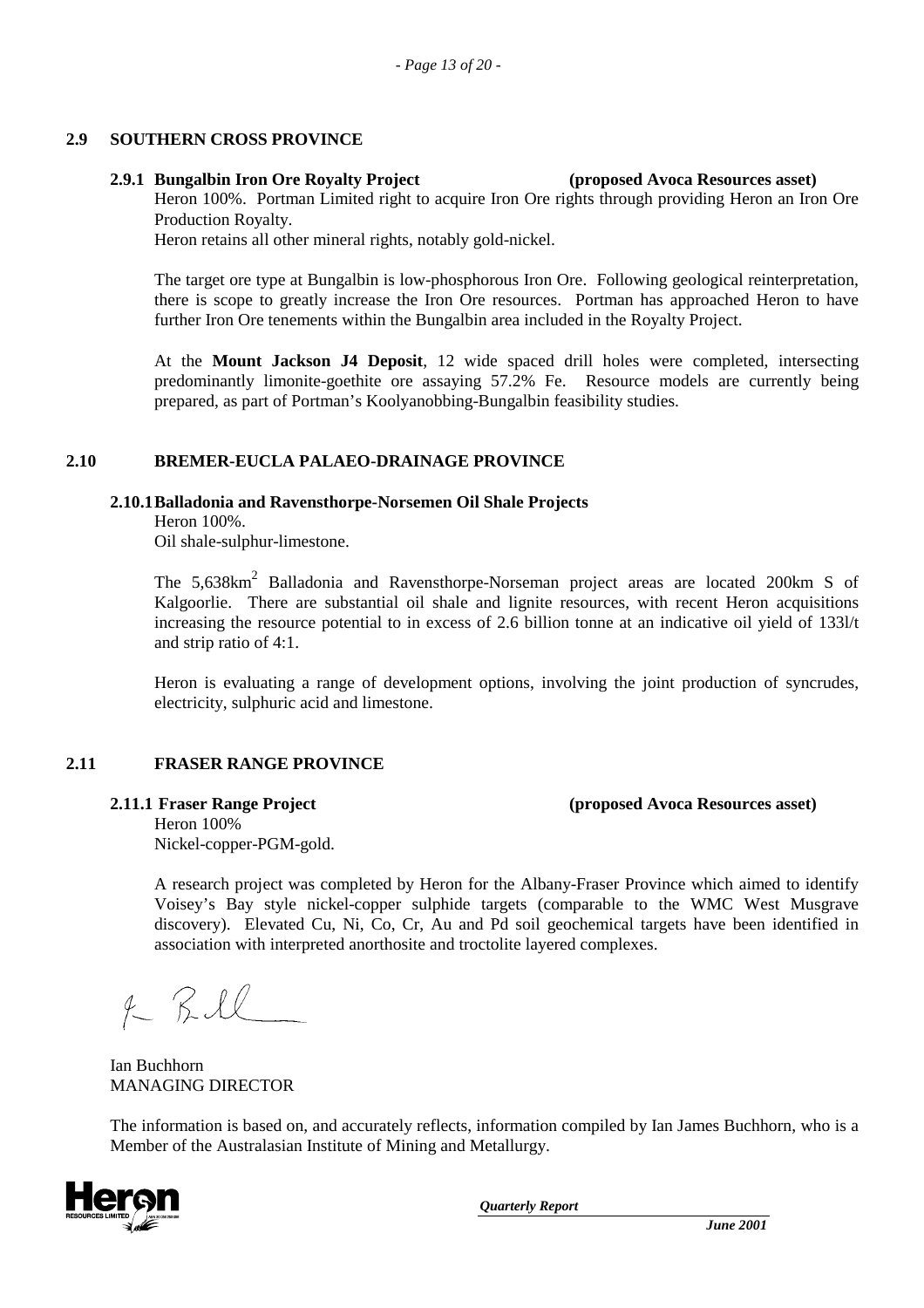### **Appendix 5B**

### **MINING EXPLORATION ENTITY QUARTERLY REPORT**

| Name of entity                                                                                                                               |                                   |                          |
|----------------------------------------------------------------------------------------------------------------------------------------------|-----------------------------------|--------------------------|
| <b>HERON RESOURCES LIMITED</b>                                                                                                               |                                   |                          |
| <b>ACN or ARBN</b>                                                                                                                           | Quarter ended ("current quarter") |                          |
| 068 263 098                                                                                                                                  | 30 June 2001                      |                          |
| <b>CONSOLIDATED STATEMENT OF CASH FLOWS</b>                                                                                                  |                                   |                          |
|                                                                                                                                              | <b>Current Qtr</b>                | Year to Date             |
| Cash flows related to operating activities                                                                                                   | A\$'000                           | $(12$ months)<br>A\$'000 |
| Receipts from product sales and related debtors<br>1.1<br>Payments for: (a)<br>exploration and evaluation<br>1.2<br>development<br>(b)       | (859)                             | (2,864)                  |
| production<br>(c)<br>administration<br>(d)                                                                                                   | (78)                              | (458)                    |
| Dividends received<br>1.3<br>Interest and other items of a similar nature received<br>1.4                                                    | 62                                | 179                      |
| Interest and other costs of finance paid<br>1.5<br>Income taxes paid<br>1.6<br>Other (provide details if material)<br>1.7                    | (46)                              | (116)                    |
| <b>Net Operating Cash Flows</b>                                                                                                              | (921)                             | (3,259)                  |
| Cash flows related to investing activities                                                                                                   |                                   |                          |
| 1.8<br>Payment for purchases of: (a)<br>prospects<br>equity investments<br>(b)                                                               | (47)                              | (118)                    |
| other fixed assets<br>(c)<br>Proceeds from sale of:<br>1.9<br>(a)<br>prospects<br>equity investments<br>(b)                                  | (23)                              | (53)                     |
| other fixed assets<br>(c)<br>1.10 Loans to other entities<br>1.11 Loans repaid by other entities<br>1.12 Other (provide details if material) |                                   |                          |
| <b>Net Investing Cash Flows</b>                                                                                                              | (70)                              | (171)                    |
| 1.13 Total operating and investing cash flows<br>(carried forward)                                                                           | (991)                             | (3,430)                  |

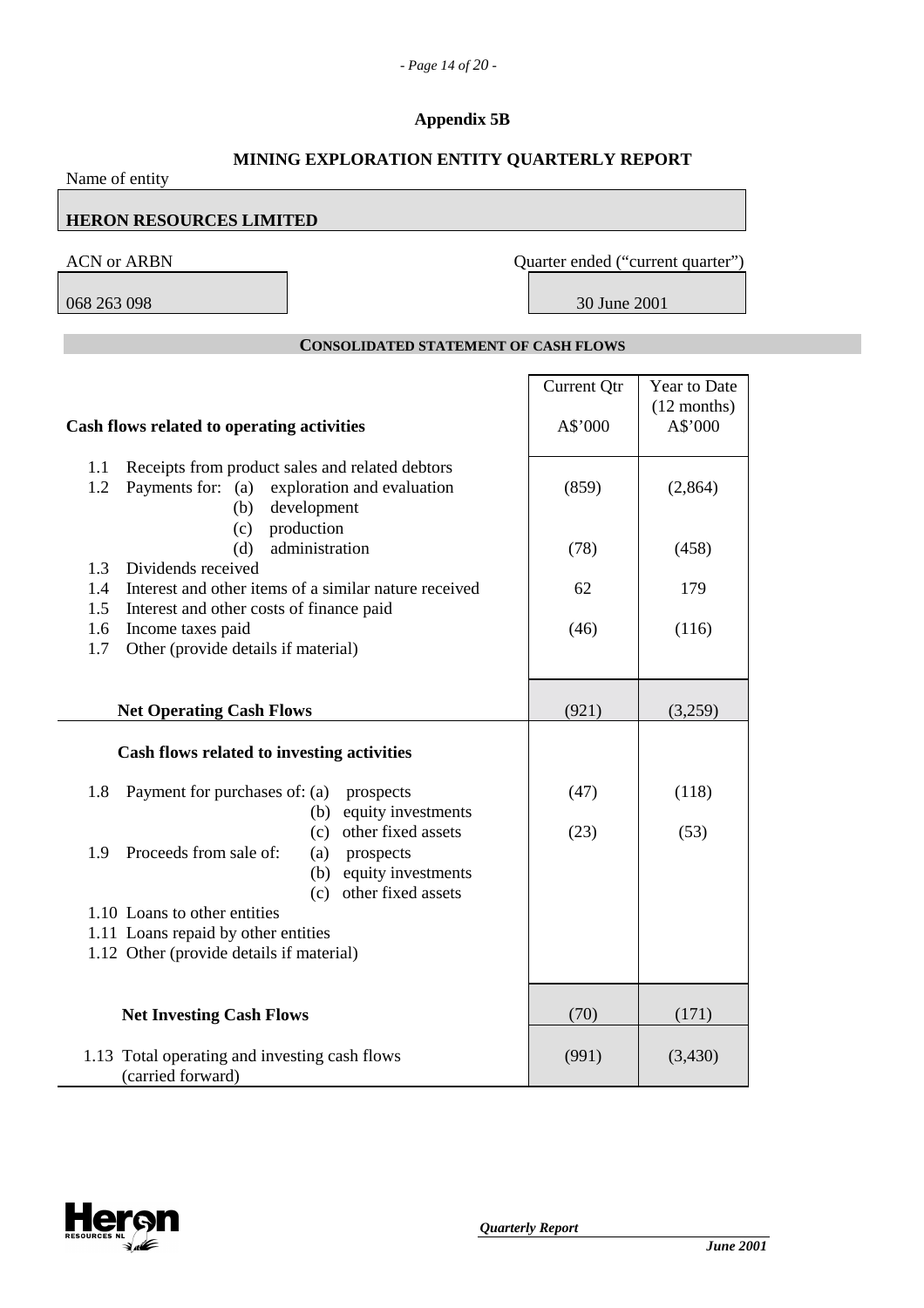| 1.13 Total operating and investing cash flows                                                                                                                                                                                                |                 |         |
|----------------------------------------------------------------------------------------------------------------------------------------------------------------------------------------------------------------------------------------------|-----------------|---------|
| (brought forward)                                                                                                                                                                                                                            | (991)           | (3,430) |
| Cash flows related to financing activities                                                                                                                                                                                                   |                 |         |
| 1.14 Proceeds from the issue of shares, options, etc.<br>1.15 Proceeds from the sale of forfeited shares<br>1.16 Proceeds from borrowings<br>1.17 Repayment of borrowings<br>1.18 Dividends paid<br>1.19 Other (provide details if material) |                 | 2,800   |
| - Share Issue Expenses                                                                                                                                                                                                                       |                 | (151)   |
| Net financing cash flows                                                                                                                                                                                                                     | N <sub>il</sub> | 2,649   |
| Net increase (decrease) in cash held                                                                                                                                                                                                         | (991)           | (781)   |
| 1.20 Cash at beginning of quarter/year to date<br>1.21 Exchange rate adjustments                                                                                                                                                             | 4,135           | 3,925   |
| 1.22 Cash at end of quarter                                                                                                                                                                                                                  | 3,144           | 3,144   |

#### **Payments to directors of the entity and associates of the directors Payments to related entities of the entity and associates of the related entities**

|                                                                       | Current Qtr<br>A\$'000 |
|-----------------------------------------------------------------------|------------------------|
| 1.23 Aggregate amount of payments to the parties included in item 1.2 | 80                     |
| 1.24 Aggregate amount of loans to the parties included in item 1.10   |                        |

#### 1.25 Explanation necessary for an understanding of the transactions

Directors fees, salaries and superannuation (A\$64,000). Provision of secretarial services by director related entities (A\$1,000). Provision of office accommodation by director related entities (A\$15,000).

#### **Non-cash financing and investing activities**

- 2.1 Details of financing and investing transactions which have had a material effect on consolidated assets and liabilities but did not involve cash flows
- 2.2 Details of outlays made by other entities to establish or increase their share in projects in which the reporting entity has an interest

See attached schedule

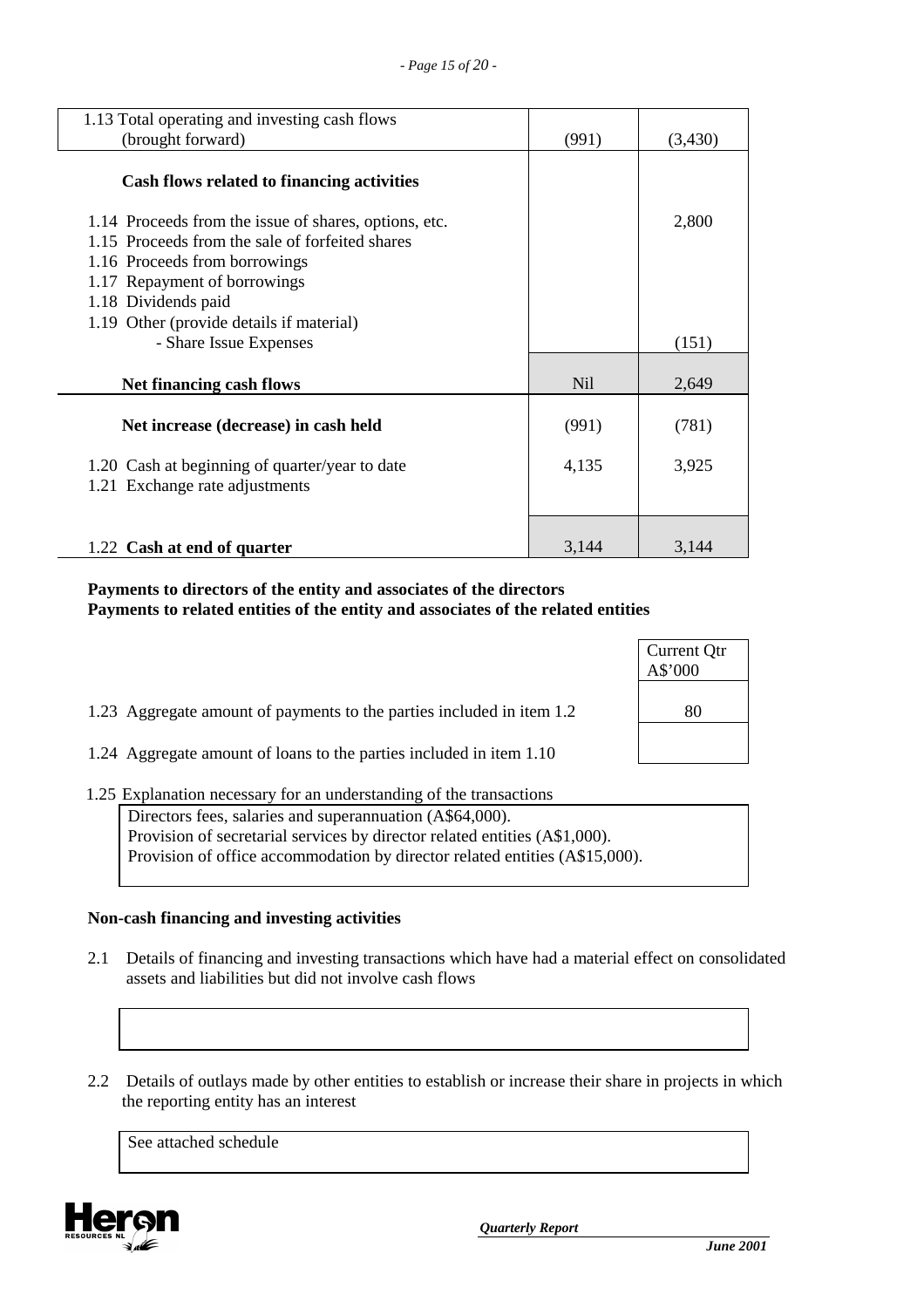#### **Financing facilities available**

*Add notes as necessary for an understanding of the position*

|                                 | Amount available<br>A\$'000 | Amount used<br>A\$'000 |
|---------------------------------|-----------------------------|------------------------|
| 3.1 Loan facilities             |                             |                        |
| 3.2 Credit standby arrangements |                             |                        |
|                                 |                             |                        |

#### **Estimated cash outflows for next quarter**

|                                | A\$'000 |
|--------------------------------|---------|
| 4.1 Exploration and evaluation | 700     |
| 4.2 Development                |         |
| <b>Total</b>                   | 700     |

#### **Reconciliation of cash**

| Reconciliation of cash at the end of the quarter<br>(as shown in the consolidated statement of cash<br>flows) to related items in the accounts as follows. | <b>Current Quarter</b><br>A\$'000 | Previous Quarter<br>A\$'000 |
|------------------------------------------------------------------------------------------------------------------------------------------------------------|-----------------------------------|-----------------------------|
| 5.1 Cash on hand and at bank                                                                                                                               | 48                                | 151                         |
| 5.2 Deposits at call                                                                                                                                       | 3,096                             | 2,989                       |
| 5.3 Bank Overdraft                                                                                                                                         |                                   |                             |
| 5.4 Other (provide details)<br><b>Bank Bills</b>                                                                                                           |                                   | 995                         |
| <b>Total: cash at end of quarter (Item 1.22)</b>                                                                                                           | 3,144                             | 4.135                       |

# **Changes in interests in mining tenements**

| Tenement  | Nature of interest |
|-----------|--------------------|
| reference | (note (2))         |

|                                                                            | Tenement<br>reference | Nature of interest<br>(note (2)) | Interest at<br>Beginning of<br>Quarter | Interest at<br>End of<br>Quarter |
|----------------------------------------------------------------------------|-----------------------|----------------------------------|----------------------------------------|----------------------------------|
| 6.1 Interests in<br>mining tenements<br>relinquished,<br>reduced or lapsed |                       | See attached schedule            |                                        |                                  |
| 6.2 Interests in<br>mining tenements<br>acquired or<br>increased           |                       | See attached schedule            |                                        |                                  |

 **Issued and quoted securities at end of current quarter**

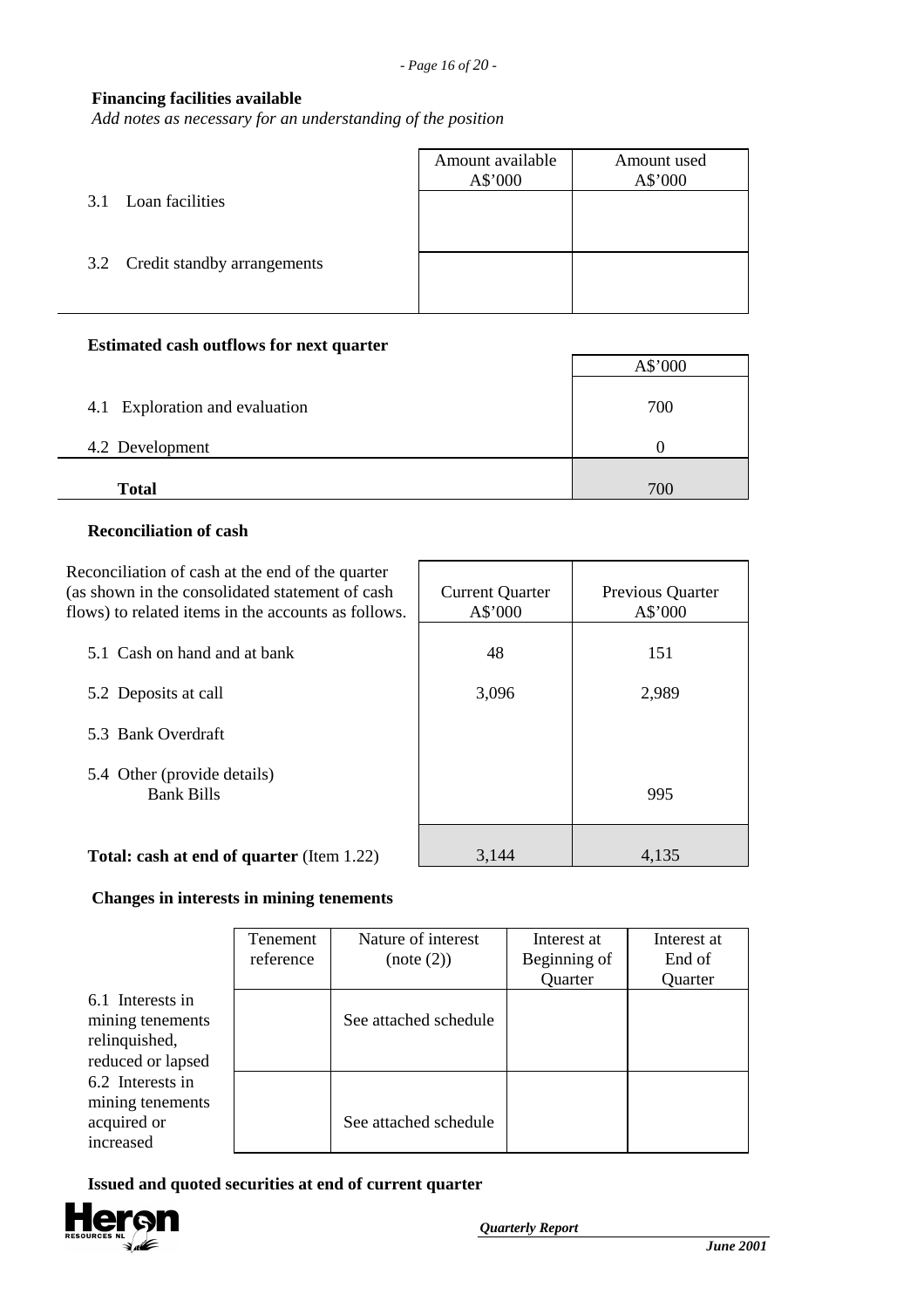*Description includes rate of interest and any redemption or conversion rights together with prices and dates.*

.............................................................................................................................................................

|                                                  | Number Issued      | Number quoted | Par value<br>(cents) | Paid-up<br>value<br>(cents) |
|--------------------------------------------------|--------------------|---------------|----------------------|-----------------------------|
| 7.1 Preference securities<br>(description)       |                    |               |                      |                             |
| 7.2 Issued during Quarter                        |                    |               |                      |                             |
| 7.3 Ordinary securities                          | 100,958,727        | 100,958,727   |                      |                             |
| 7.4 Issued during Quarter                        |                    |               |                      |                             |
| 7.5 Convertible debt<br>securities (description) |                    |               |                      |                             |
| 7.6 Issued during quarter                        |                    |               |                      |                             |
| 7.7 Options                                      |                    |               | Exercise<br>Price    | Expiry<br>Date              |
| (description)                                    | 100,000            | Nil           | \$0.25               | 28/08/2001                  |
|                                                  | 150,000            | Nil           | \$0.25               | 01/09/2001                  |
|                                                  | 350,000            | Nil           | \$0.25               | 15/12/2001                  |
|                                                  | 50,000             | Nil           | \$0.25               | 05/03/2002                  |
|                                                  | 200,000            | Nil           | \$0.25               | 19/12/2002                  |
|                                                  | 200,000            | Nil           | \$0.35               | 19/12/2002                  |
|                                                  | 200,000            | Nil           | \$0.45               | 19/12/2002                  |
|                                                  | 200,000            | Nil           | \$0.55               | 19/12/2002                  |
|                                                  | 200,000<br>100,000 | Nil<br>Nil    | \$0.65<br>\$0.25     | 19/12/2002<br>04/02/2004    |
|                                                  | 785,000            | <b>Nil</b>    | \$0.35               | 19/10/2004                  |
|                                                  | 785,000            | Nil           | \$0.50               | 19/10/2004                  |
| 7.8 Issued during Quarter                        |                    |               |                      |                             |
| 7.9 Exercised during<br>Quarter                  |                    |               |                      |                             |
| 7.10 Expired during                              |                    |               |                      |                             |
| Quarter                                          |                    |               |                      |                             |
| 7.11 Debentures<br>(totals only)                 |                    |               |                      |                             |
| 7.12 Unsecured notes<br>(totals only)            |                    |               |                      |                             |

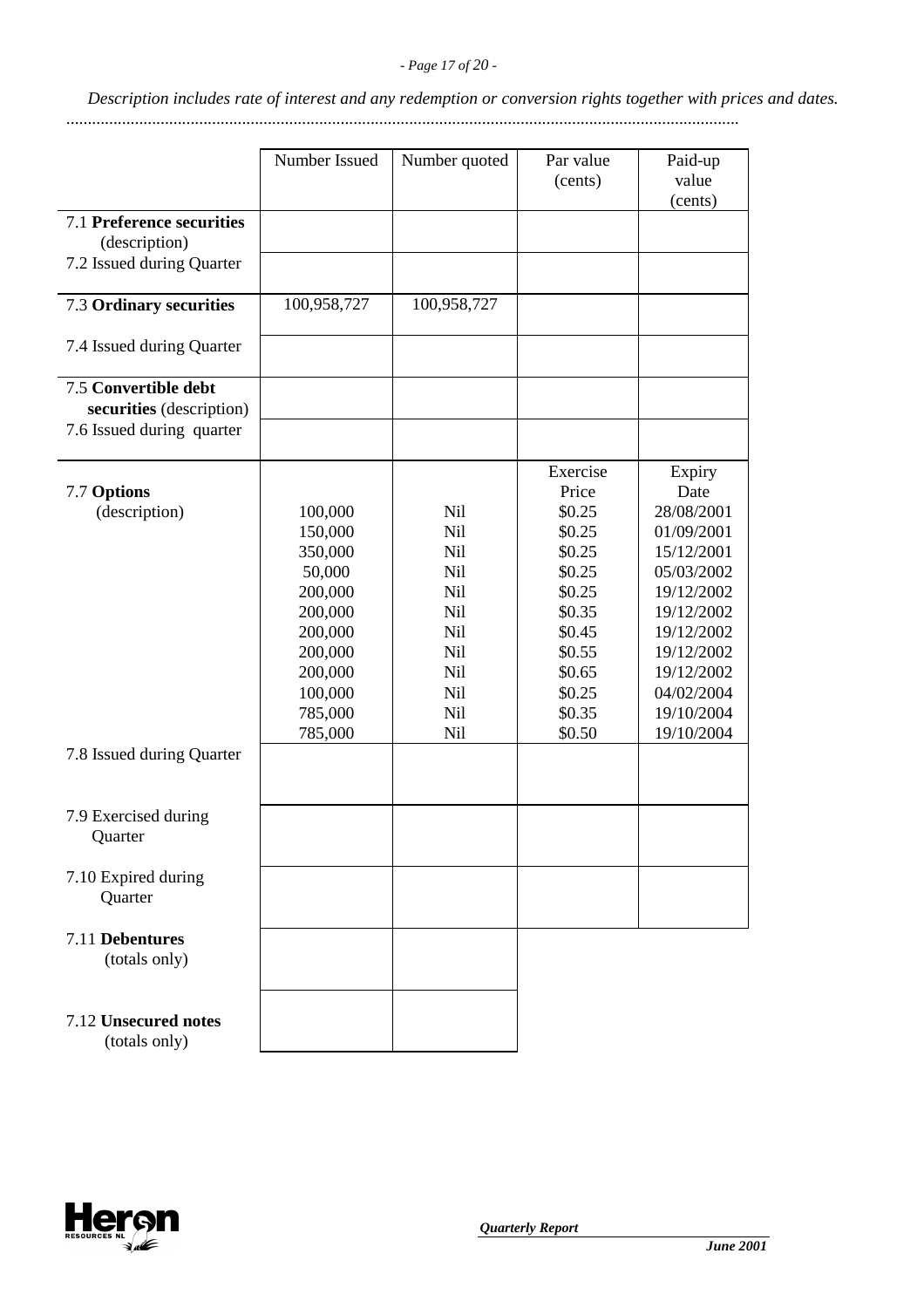#### **Compliance 2.2 Details of outlays made by other entities to establish or increase their share in projects in which the reporting entity has an interest.**

- 1. Metex Resources NL has the right to earn a 70% equity interest in the Laverton Joint Venture Project tenements through sole funding the initial \$500,000 of exploration.
- 2. Metex Resources NL has earned a 70% equity interest in the Mount Morgans Joint Venture Project tenements through sole funding the initial \$200,000 of exploration.
- 3. Barra Resources Ltd (previously Connemara Gold Mines Pty Ltd) has the right to earn a 70% equity interest in the Snake Hill Joint Venture Project tenements through sole funding the initial \$300,000 of exploration.
- 4. Gutnick Resources NL has the right to earn an 80% equity interest in the Southern Laverton Tectonic Zone Joint Venture Project tenements through sole funding the initial \$1,200,000 of exploration expenditure. Gutnick Resources will continue to sole fund exploration until a Decision to Mine is made.
- 5. Croesus Mining NL has the right to earn an 80% equity interest in the Edjudina and Laverton Joint Venture Project tenements through sole funding the initial \$1,000,000 of exploration expenditure. Croesus will continue to sole fund exploration until a Decision to Mine is made.
- 6. Portman Limited has entered into an option to purchase the Bungalbin and Mount Jackson Project tenements for \$25,000 and a minimum \$250,000 exploration expenditure. Heron will retain a FOB royalty on any Iron Ore sold from the tenements, and Heron will retain all other mineral rights.
- 7. WMC Resources Ltd has the right to earn an 80% equity interest in the Karonie South Joint Venture Project tenements through sole funding the initial \$300,000 of exploration expenditure. WMC will continue to sole fund exploration until a Decision to Mine is made.
- 8. Delta Gold NL has the right to earn a 70% interest in the Scotia Kanowna Joint Venture Project tenements through sole funding the initial \$1,000,000 of exploration expenditure. Delta will continue to sole fund exploration until a Decision to Mine is made.
- 9. Harmony Gold Limited has the right to earn an 80% interest in the Transline Joint Venture Project tenements through sole funding the initial \$800,000 of exploration expenditure. New Hampton will continue to sole fund exploration until a Decision to Mine is made.
- 10. AngloGold Australasia Limited has the right to earn a 75% interest in the Binduli Joint Venture Project tenements through sole funding the initial \$500,000 of exploration expenditure. AngloGold will continue to sole fund exploration until a Decision to Mine is made.
- 11. WMC Resources Ltd has the right to earn an 80% equity interest in the Victory Joint Venture Project tenements through sole funding the initial \$125,000 of exploration expenditure. WMC will continue to sole fund exploration until a Decision to Mine is made.
- 12. Mt Burgess Mining NL has the right to earn a 70% equity interest in the Illaara Joint Venture Project tenements through sole funding the initial \$500,000 of exploration expenditure. Heron and Mt Burgess will continue to fund further exploration on a pro-rata basis.
- 13. A farm-in partner has the right to earn an 80% equity interest in the Kurnalpi Joint Venture Project tenements through sole funding the initial \$300,000 of exploration expenditure. The farm-in partner will continue to sole fund exploration until a Decision to Mine is made.

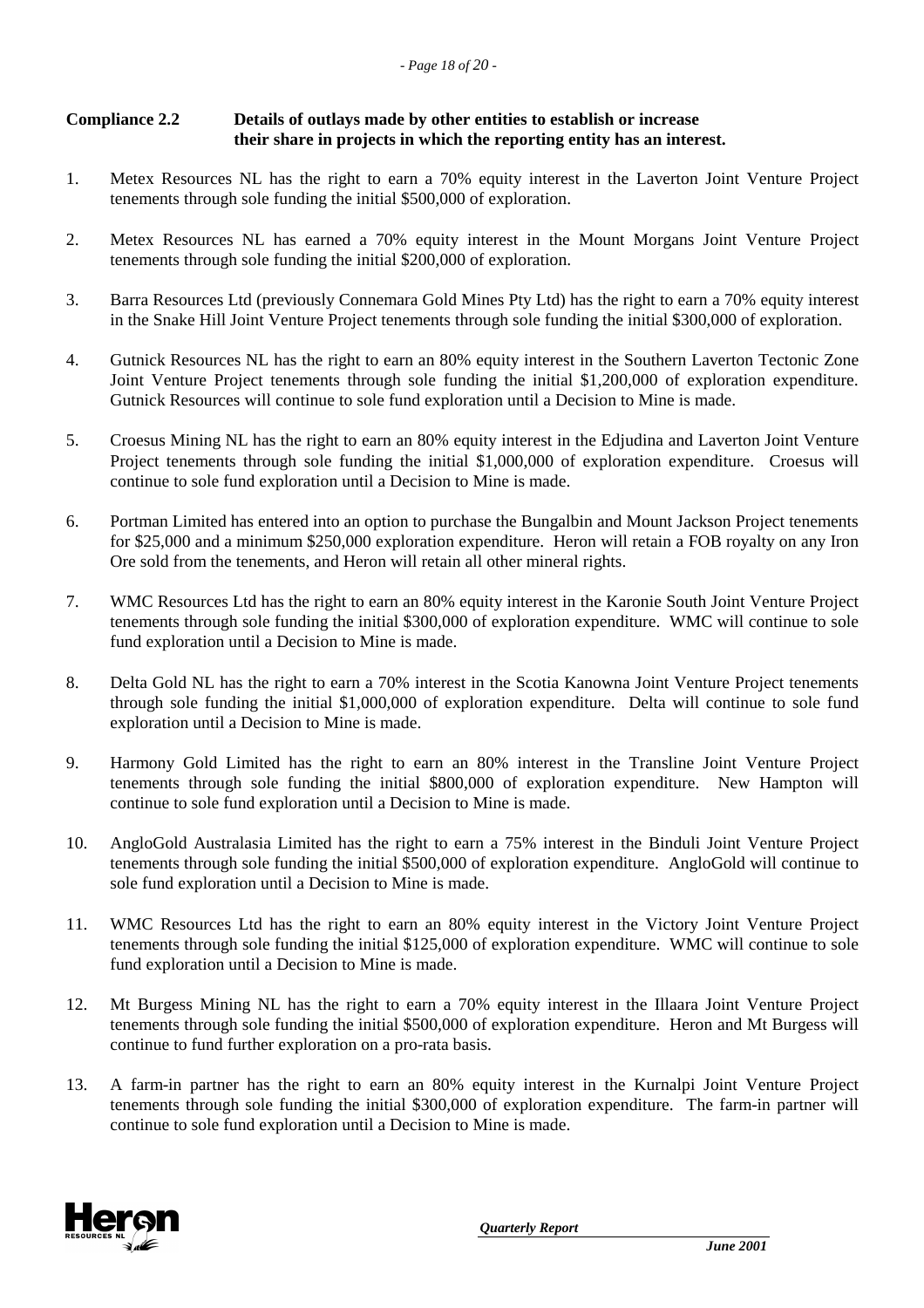| 6.1 |  | Interests in Mining Tenements relinquished, reduced or lapsed |  |
|-----|--|---------------------------------------------------------------|--|
|-----|--|---------------------------------------------------------------|--|

| <b>Tenement</b>       | <b>Nature of Interest</b> | <i>Interest</i>          | <i>Interest</i>       |
|-----------------------|---------------------------|--------------------------|-----------------------|
| Reference             |                           | <b>Beginning Quarter</b> | <b>End of Quarter</b> |
| E28/426               | Registered Holder         | 100                      |                       |
| E28/459               | Registered Holder         | 100                      | 0                     |
| E28/638               | Registered Holder         | 100                      | 0                     |
| E28/967               | Registered Holder         | 100                      | $\theta$              |
| E28/995               | Registered Holder         | 100                      | 0                     |
| E29/129               | Registered Holder         | 100                      | 0                     |
| E29/210               | Registered Holder         | 100                      | 0                     |
| E29/211               | Registered Holder         | 100                      | $\overline{0}$        |
| E31/304               | Registered Holder         | 100                      | 0                     |
| E31/483               | Registered Holder         | 100                      | 0                     |
| E39/648               | Registered Holder         | 100                      | 0                     |
| E39/699               | Registered Holder         | 100                      | 0                     |
| E39/758               | Registered Holder         | 100                      | 0                     |
| E39/813               | Registered Holder         | 100                      | 0                     |
| E39/881               | Registered Holder         | 100                      | 0                     |
| E77/978               | Registered Holder         | 100                      | 0                     |
| M24/844               | Registered Holder         | 100                      | 0                     |
| M31/118               | Registered Holder         | 100                      | 0                     |
| P24/3566              | Registered Holder         | 100                      | 0                     |
| P24/3567              | Registered Holder         | 100                      | $\boldsymbol{0}$      |
| P <sub>24</sub> /3568 | Registered Holder         | 100                      | 0                     |
| P24/3569              | Registered Holder         | 100                      | $\mathbf{0}$          |
| P <sub>26</sub> /2818 | Registered Holder         | 100                      | $\boldsymbol{0}$      |
| P27/1448              | Registered Holder         | 100                      | $\overline{0}$        |

### **6.2 Interests in Mining Tenements acquired or increased (Registered Holders Heron or Avoca)**

| <b>Tenement</b>     | <b>Nature of Interest</b>       | <i><b>Interest</b></i>   | <b>Interest</b>       |
|---------------------|---------------------------------|--------------------------|-----------------------|
| Reference           |                                 | <b>Beginning Quarter</b> | <b>End of Quarter</b> |
| E15/726             | Registered Applicant Avoca      | $\mathbf{0}$             | 100                   |
| E16/269             | Registered Applicant Avoca      | $\mathbf{0}$             | 100                   |
| E25/254             | Registered Applicant Avoca      | $\mathbf{0}$             | 100                   |
| E25/256             | Registered Applicant Avoca      | $\boldsymbol{0}$         | 100                   |
| E27/260             | Registered Applicant Heron      | $\boldsymbol{0}$         | 100                   |
| E27/264             | Registered Applicant Heron      | $\boldsymbol{0}$         | 100                   |
| E28/1187            | Registered Applicant Heron      | $\boldsymbol{0}$         | 100                   |
| E28/1188            | Registered Applicant Heron      | $\boldsymbol{0}$         | 100                   |
| E28/1191            | Registered Applicant Heron      | $\mathbf{0}$             | 100                   |
| E28/1192            | Registered Applicant Heron      | $\boldsymbol{0}$         | 100                   |
| E28/1199            | Registered Applicant Avoca      | $\boldsymbol{0}$         | 100                   |
| E29/503             | Registered Applicant Heron      | $\boldsymbol{0}$         | 100                   |
| E30/267             | Registered Applicant Heron      | $\boldsymbol{0}$         | 100                   |
| E31/575             | Registered Applicant Heron      | $\boldsymbol{0}$         | 100                   |
| E31/576             | Registered Applicant Heron      | $\boldsymbol{0}$         | 100                   |
| E31/579             | Registered Applicant Heron      | $\boldsymbol{0}$         | 100                   |
| E31/581             | Registered Applicant Heron      | $\boldsymbol{0}$         | 100                   |
| E31/582             | Registered Applicant Heron      | $\boldsymbol{0}$         | 100                   |
| E31/584             | Registered Applicant Heron      | $\boldsymbol{0}$         | 100                   |
| E39/927             | Registered Applicant Avoca      | $\boldsymbol{0}$         | 100                   |
| E39/928             | Registered Applicant Avoca      | $\boldsymbol{0}$         | 100                   |
| E40/186             | Registered Applicant Avoca      | $\overline{0}$           | 100                   |
| E69/1742            | Registered Applicant Balladonia | $\boldsymbol{0}$         | 100                   |
| E69/1743            | Registered Applicant Balladonia | $\boldsymbol{0}$         | 100                   |
| E77/1071            | Registered Applicant Heron      | $\boldsymbol{0}$         | 100                   |
| M29/303             | Registered Applicant Heron      | $\boldsymbol{0}$         | 100                   |
| M29/304             | Registered Applicant Heron      | $\overline{0}$           | 100                   |
| <b>RESOURCES NL</b> |                                 | <b>Quarterly Report</b>  |                       |
|                     |                                 |                          | <b>June 200</b>       |